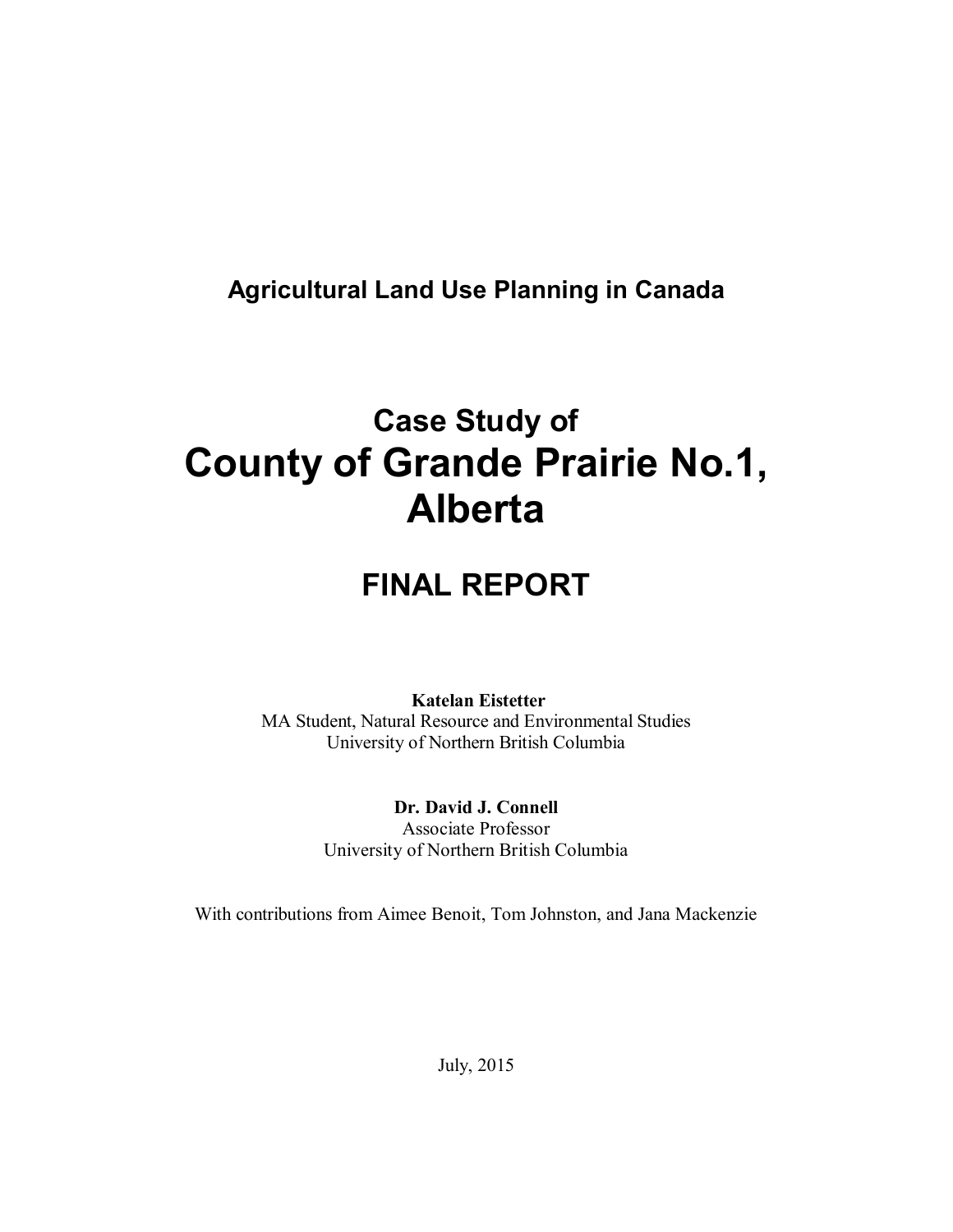# **Executive Summary**

In this report we present the results of a case study of agricultural land use planning for the County of Grande Prairie No. 1, in northwestern Alberta. The case study involved an assessment of the breadth and quality of the legislative framework that governs agricultural land use planning, including policies, legislation, and governance. The case study also involved an assessment of the political context within which agricultural land use planning takes place and decisions are made. This part of the assessment included documentation and analysis of three policy regimes: farmland preservation, global competitiveness, and food sovereignty. A policy regime refers to the combination of issues, ideas, interests, actors, and institutions that are involved in formulating policy and for governing once policies are devised.

The aim of the case study is to contribute to three areas of knowledge. The case study lends insight to the state of agricultural land use planning in the County of Grande Prairie. It contributes to an understanding of the state of agricultural land use planning in Alberta. Finally, the case study is part of a broader national project to identify principles and beneficial practices that represent land use planning solutions that protect farmland.

Overall, the legislative framework for protecting farmland within the County of Grande Prairie is weak. In part, the weakness at the local level reflects the absence of strong provincial practices for regional land use planning and a lack of a provincial priority for protecting farmland through legislation. With regard for the stability of the local legislative framework, the Municipal Development Plan for the County sets out the policies for agricultural land uses, but does not include clear language or a strong commitment to protecting farmland. The focus of local land use planning is on growth management for increasing urbanisation. Its position is to restrict uses of the better agricultural lands to extensive farming and ranching. These qualities reflect a low level of stability for farmland protection. The local framework also includes a low level of integration with provincial legislation. It is noted in the Plan that the County has very limited influence over natural resource development uses of rural lands. Although the framework does a good job to minimise uncertainty by detailing non-agricultural uses and subdivision of agricultural lands, the high level of and reliance upon flexibility within the framework – in the absence of stable policy for farmland protection – increases the level of uncertainty about the future of agricultural lands. Concerns about fragmentation of farmland and conversion to non-agricultural uses are evident in other elements of the framework, which are consistent with province-wide concerns.

There is little evidence of influence of the three policy regimes within the local legislative framework. Only farmland preservation appears, with few references in two aspirational documents.

Looking ahead, a regional land use plan developed under the provincial Land-use Framework for the Upper Peace Region will provide a valuable opportunity for the County of Grande Prairie to re-visit its agricultural land use planning and farmland protection policies. Should the County choose to move toward greater levels of protection, the regional planning process will provide an opportunity to do so in collaboration with its neighbouring municipalities.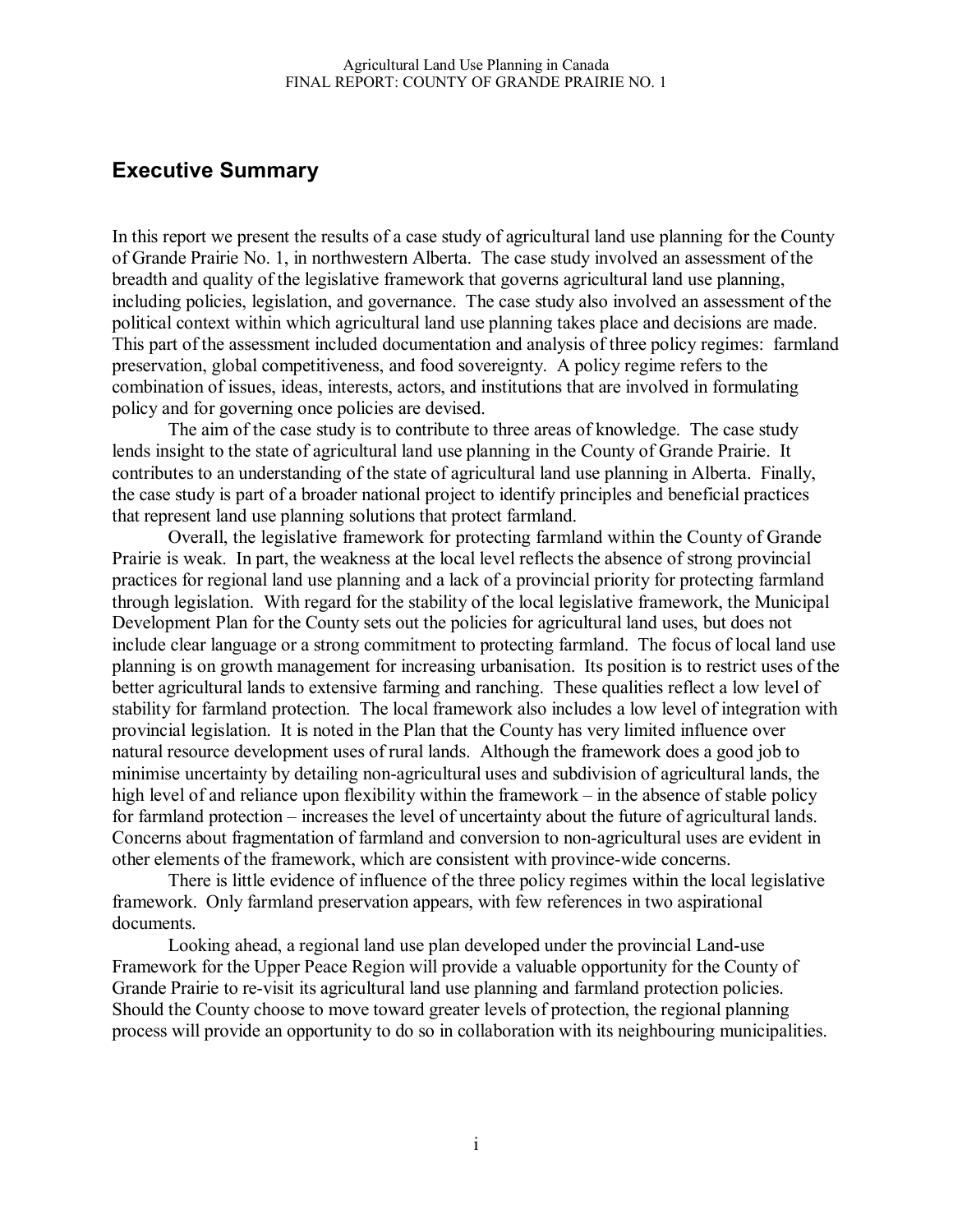# Agricultural Land Use Planning in Canada<br>FINAL REPORT: COUNTY OF GRANDE PRAIRIE

# **Table of contents**

| Appendix: Criteria for Evaluating Content of Legislative Framework 17 |  |
|-----------------------------------------------------------------------|--|
|                                                                       |  |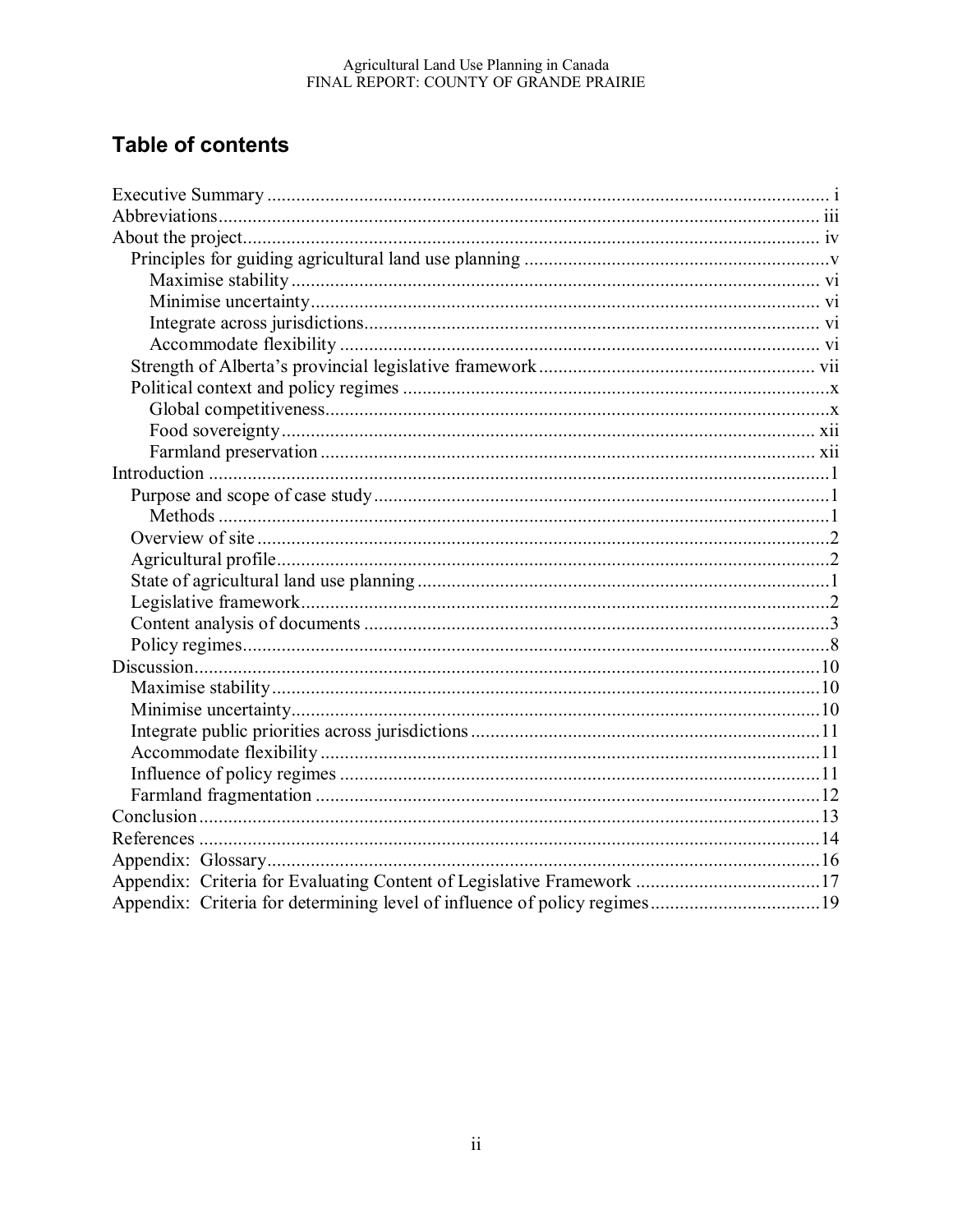# **Abbreviations**

| <b>ASB</b>      | <b>Agricultural Service Board</b>                      |
|-----------------|--------------------------------------------------------|
| <b>ALSA</b>     | Alberta Land Stewardship Act                           |
| AOP             | <b>Agricultural Operations Act</b>                     |
| <b>ARECA</b>    | Agricultural Research and Extension Council of Alberta |
| <b>CGA</b>      | Canadian Gas Association                               |
| <b>CLI</b>      | Canada Land Inventory Scale                            |
| <b>DPA</b>      | Development Permit Areas                               |
| GF <sub>2</sub> | Growing Forward 2                                      |
| <b>GPC</b>      | <b>Grande Prairie County</b>                           |
| <b>ICSP</b>     | Integrated Community Sustainability Plan               |
| <b>MDP</b>      | Municipal Development Plan                             |
| <b>MGA</b>      | Municipal Government Act                               |
| <b>NRCB</b>     | <b>Natural Resources Conservation Board</b>            |
| <b>SC</b> Act   | Soil Conservation Act                                  |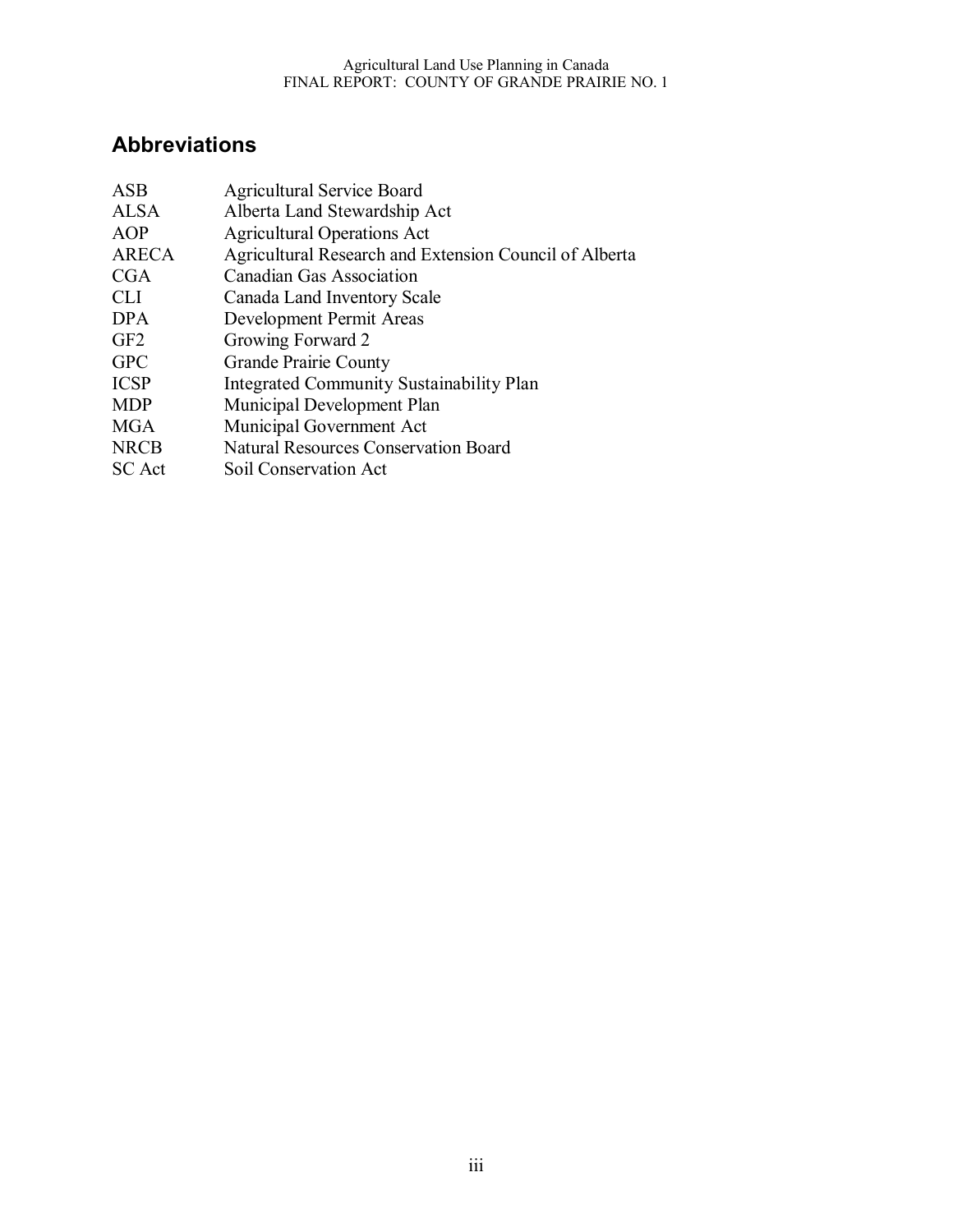# **About the project**

The national project is a three-year study to identify principles and beneficial practices that represent integrated land use planning solutions that protect farmland in Canada. We have three objectives related to this purpose:

- 1. To undertake case studies to fill strategic gaps in our understanding of how agricultural land use planning policies and processes at a local level protect farmland while also integrating public priorities across jurisdictions.
- 2. To analyse three inter-related policy regimes within Canada's agri-food system: the long-standing policy regimes of global competitiveness and farmland preservation; and the nascent regime of food sovereignty. The aim is to understand how these three policy regimes influence agricultural land use planning at local, provincial, and national levels of policy. A policy regime and its changes refer to the combination of issues, ideas, interests, actors and institutions that are involved.
- 3. To mobilise knowledge gained from the research by hosting a series of regional workshops across Canada. Workshop results will culminate in a national forum to formulate policy recommendations for protecting farmland.

The relation between agriculture, food, and social priorities is connected to the society we want and the place of food and farmers within it. Historically, the decline in the economic and social role of agriculture has accompanied a significant loss and degradation of the agricultural land base. This trend appears to be reversing. The growth of the local food movement, as evident by the increasing number of farmers markets and citizen-based initiatives like community gardens and local food councils, has been the forerunner of recent calls at the national level for a Canada-wide food policy. Although drastic policy changes are not likely to happen immediately at the national level, changes are already occurring at local and regional levels, with all of Canada's major metropolitan regions having launched food plans and policy councils (Vancouver, Calgary, Toronto, Ottawa and Montreal). These changes suggest that the place of agriculture and food within Canadian society has shifted to be much more aligned with public priorities.

Sorting out relations between agriculture, food, and society falls, in part, within the domain of land use planning because every act of producing and consuming food has impacts on the land base. Yet, in spite of forty years of farmland protection policies, the agricultural land base still faces growing pressures from urban development and the pursuit of other economic priorities, with few indications that this trend will be significantly curtailed. Will this trend be halted if Canada adopts a national food policy that gave citizens more influence over domestic food supplies? If Canada adopted such a policy, do governments have the ability to protect the agricultural land base in order to support these new public priorities?

Unlike the urban centres of BC where the greatest pressures on farmland are from urban development, some pressure on agricultural lands in northern BC comes from the development of natural resources, such as forestry and oil and gas. The Site C dam is another source of pressure. Likewise, most of the studies to examine the effectiveness of farmland protection policies have focussed on the pressures from urban development. Recognising that the results of these studies are not fully transferable to northern BC, this project aims to assess the state of agricultural land use planning in this area of the province.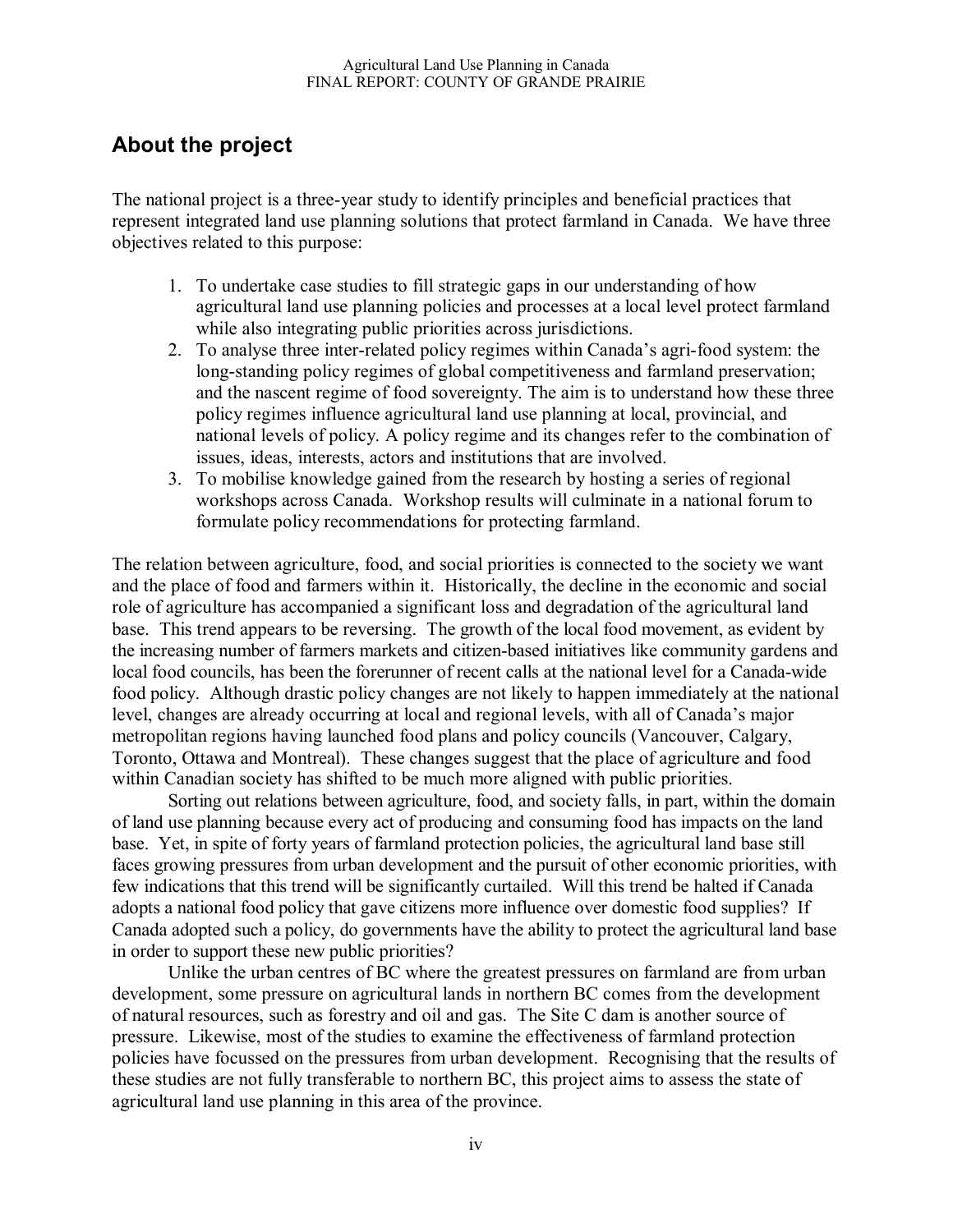We anticipate that the greatest potential benefit of the research is to make a positive contribution to the development of agricultural land use plans, planning processes, and policies in northern BC to protect farmland and promote farming as the highest and best use of these lands. Our assessment will be of benefit to land use decision makers, planning practitioners, to non-government organisations, industry groups, farmer organisations, farmers, and the general public.

For more information about the project, please visit the project website or contact Dr. David J. Connell, University of Northern British Columbia. Phone: (250) 960 5835 Email: david.connell@unbc.ca

Website: http://blogs.unbc.ca/agplanning/

### Principles for guiding agricultural land use planning

An agricultural land use planning legislative framework provides the context and constraints for what local governments must and can do to protect its agricultural lands. An effective framework of policies, legislation, and governance structures presents an opportunity for local governments, which can then choose how much it wants to take advantage of this opportunity. Within this context it is helpful to be able to assess the quality of an agricultural land use planning framework and understand how well it works and why. For this purpose we have identified the following four principles, which are described below:

- Maximise stability
- Minimise uncertainty
- Integrate across jurisdictions
- Accommodate flexibility

The concepts of stability and uncertainty must be understood with a view of the world as unpredictable and essentially unknowable. This contrasts with a rationale view of the world as something that we can understand fully  $-$  if only we had all of the right data and the ability to process the information. This worldview of an open future presents challenges because planning, by its very function, is focussed on making a desirable future a visible part of today's land use decision-making processes (Connell, 2009). The aim of planning is not to predict the future or claim to be all-knowing but to envision a desirable future with the information available. The functions of planning are to maximise what we can know about the future and to minimise what we do not know, thereby establishing a domain of understanding within which to make the best possible land use decisions in the present. This leads to the first two principles of agricultural land use planning.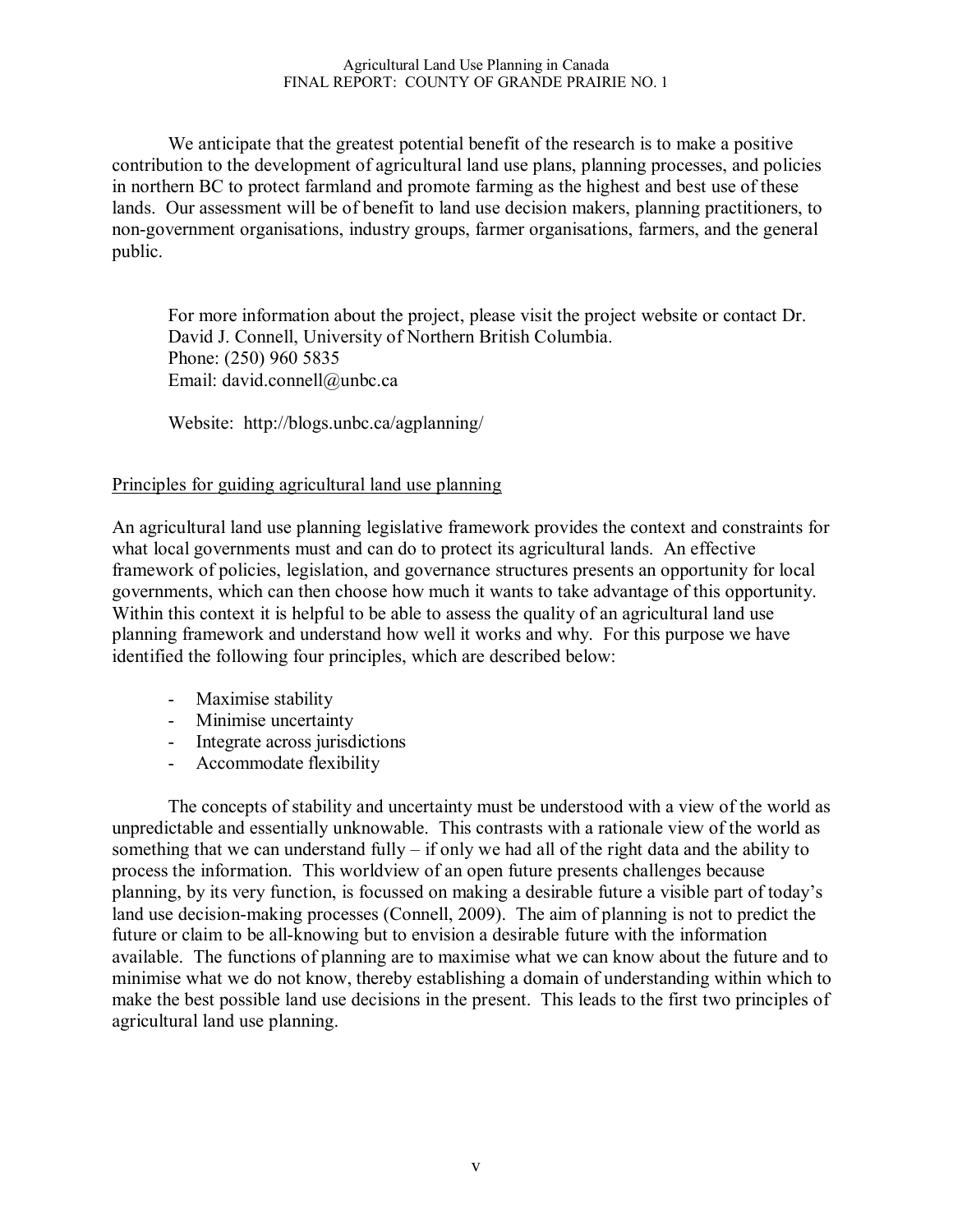## *Maximise stability*

Something that is stable is difficult to topple; it stands strong and cannot be easily moved. Likewise, a stable legislative framework for protecting farmland is one that is not easily changed at the whim of shifting political interests; it is well-entrenched in acts of legislation, policy, and governance structures that are based on clear, concise language, and can hold up to court challenge. It is something that people can count on to secure the land base for agriculture and to know what the rules are. In this sense, a measure of stability is a measure of the thing itself – the legislative framework – as it is written in its present form. Thus, stability is a critical measure of the strength of an agricultural land use planning framework.

### *Minimise uncertainty*

In addition to maximising the stability of a legislative framework through clear rules and regulations we must also consider how the framework will be implemented and applied to land use decisions. People want to know they can rely on these rules and regulations to be applied consistently and to know how it will be applied under different circumstances. In this sense, people want not only a stable land base for agriculture but also a legislative framework that provides some certainty about how it will be used to make agricultural land use decisions. However, what we do not know is boundless so we must accept that we cannot eliminate uncertainty. What governments can do is to minimise uncertainty by eliminating loop-holes, ambiguous language, and open-ended conditions. Perhaps more importantly, uncertainty can be minimised through consistent interpretations and applications of the legislative framework. In this sense, a measure of uncertainty is a future-oriented measure of expectations about how the legislative framework will be applied to land use decisions. Thus, the presence of uncertainty is a critical measure of the weakness of an agricultural land use planning framework.

### *Integrate across jurisdictions*

Integrating policies and priorities across jurisdictions is a foundation for building cohesion across provincial, regional, and local governments. This principle of integration can be viewed as a "policy thread" that weaves together traditional areas of responsibility (Smith, 1998). One can also think of integration as a formal "linkage" between policies that provides consistency among them. Such formal linkages can come in the form of a provincial policy that requires a lowerlevel policy "to be consistent with" provincial statements. The aim of such vertical mechanisms is to ensure that lower-level policies are set within the context of broader public priorities. The same principle of integration applies horizontally, too, so that plans and strategies are coordinated and consistent across local governments. In order to successfully integrate policies across jurisdictions there must be sufficient details about the legislative context that guides and constrains local government plans and strategies.

# *Accommodate flexibility*

Creating an effective legislative framework is an act of balance without being too stable so that it cannot be changed when needed or too strict so that it cannot be applied in a range of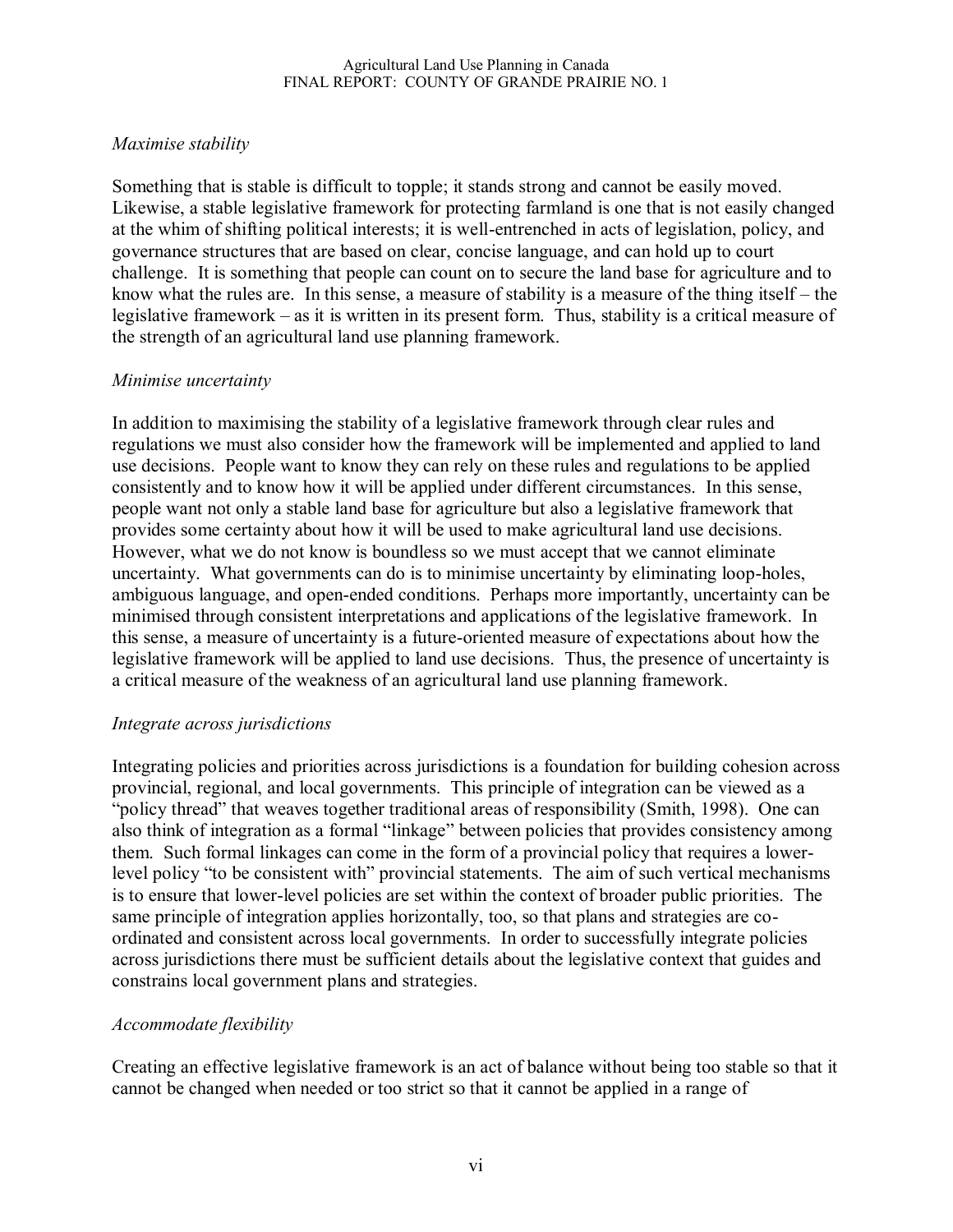circumstances. Thus, flexibility is necessary in order to moderate the restrictive effects of maximising stability and minimising uncertainty. The principle is to enable decision-makers to accommodate a controlled level of flexibility without compromising the primary functions of the legislative framework to provide stability and reduce uncertainty. The means to accommodate flexibility is typically done through governance mechanisms, such as quasi-judicial provincial commissions, advisory committees, and application processes.

### Strength of Alberta's provincial legislative framework Contributed by Aimee Benoit, Tom Johnston, and Jana Mackenzie.

Alberta became a province on September 1, 1905, and as observed by Climenhaga (1997, p. 19), "officials of the new province showed an early interest in town planning, setting out their first town planning regulations in 1906, establishing a municipal affairs department in 1911 and enacting the province's first planning legislation in 1913". By the early 1950s, regional scale planning was formalized with the establishment of two regional planning bodies; the first one was in Edmonton (1951) and then in 1952 in Calgary. Regional Planning Districts, as they were first called, became Regional Planning Commissions during the 1960s and in 1963 the Planning Act was amended to require the preparation of regional plans. By the late 1960s subdivision authority had been delegated from the Province to the Regional Planning Commissions and legislation also required that land-use plans developed by lower-tier municipalities were to be consistent with the broader-scale plans developed by the Regional Planning Commissions. According the recent report prepared by the Alberta Professional Planners Institute (2014) the Regional Planning Commissions, and the legislative framework within which they operated, were reasonably effective in dealing with the growth pressures stemming from Alberta's OPEC embargo inspired oil boom of the 1970s. However, as the economy slowed during the 1980s, regional planning bodies, and indeed the very idea of regional planning itself, came under mounting criticism. Much of this criticism was expressed by rural municipalities, striving to gain greater control over planning and the subdivision of land in their jurisdictions.

At the political level, the Provincial Government, which was led by Ralph Klein at the time and which also derived considerable support from rural parts of the province, was sympathetic to these concerns. In 1994, as part of a sweeping package of policy changes, the *Municipal Government Act* was passed. The MGA subsumed the 1977 *Planning Act* in Part 17, abolished regional planning commissions and devolved responsibility for land-use decisions to municipalities. With these changes, local governments became responsible for enacting and maintaining regulations for protecting agricultural land (Kaplinsky & Percy, 2014).

Having taken a very large step away from the idea that local-scale plans should be compelled to take into account broader considerations, some of which may be provincial in scale, the Provincial government attempted to fill the void with the adoption in 1996, by way of an Order in Council and pursuant to Section 622 of the MGA, a document entitled "Land Use Policies". The document's intent was to enunciate the Province's perspective on a wide range of planning and resource management matters. Under the section dealing with agriculture (Section 6.1), the stated goal of the policy is to "contribute to the maintenance and diversification of Alberta's agricultural industry (Alberta Municipal Affairs, 1996, p. 9). The 1996 provincial Land Use Policies or "Policy Statement", as it is widely known, is written using relatively weak language. For instance, municipalities are "encouraged" to address various concerns, rather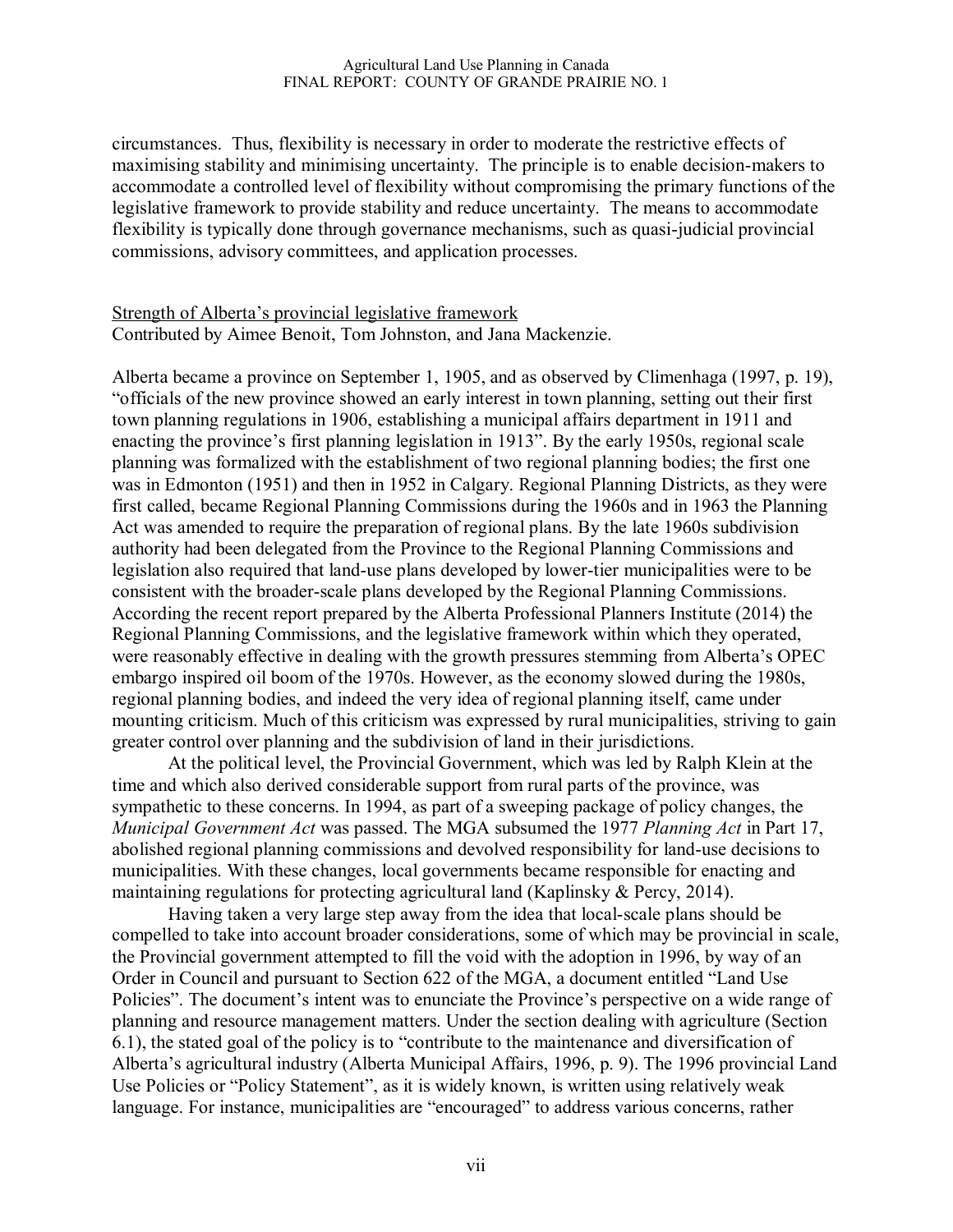directed to do so. Similarly, the policy assigns to municipalities the responsibility to "interpret and apply the Land Use Policies" in a "locally meaningful and appropriated fashion" (Alberta Municipal Affairs, 1996, p. 3). And finally, neither the 1996 Policy Statement nor the MGA contain provisions stipulating or even making possible provincial approval of statutory plans. Elimination of the regional planning commissions and the near total erosion of regional planning resulted in an increase in intermunicipal disputes, especially in the rural-urban fringe, a functional region well known as a zone with a complex of land-use conflicts and disputes (Furuseth & Lapping, 1999; Beesley, 2010). To address such situations another statutory instrument was introduced by the Province: intermunicipal development plans (IDP). According to the Alberta Professional Planners Institute (2014, p.4), "many of the first generation on IDPs were weak policy documents," although "some workable examples did emerge, but only after years of protracted conflict."

The next major change to the legislative framework pursuant to agricultural land-use planning came in 2002 when the development control authority for livestock feeding operations was transferred from municipalities to the Natural Resources Conservation Board (NRCB), a quasi-judicial board established in 1991. Oversight responsibility for confined feeding operations (CFO's), which falls under the Agricultural Practices Operations Act (AOPA), was assigned to the NRBC at the same time. Concomitant with these changes, was the establishment of provincewide regulations focused primarily on manure management, one of the key issues that prompted a review of the existing legislation in the first place. The rationale for these changes was grounded in the view that a growing number of municipalities were adopting planning policies and regulations that were regarded in some quarters as restricting expansion of the intensive livestock feeding sector.

The most recent change to the institutional arrangements pursuant to land-use planning occurred in 2008 when the Government of Alberta released a *Land Use Framework* (2008), given legal effect through the *Alberta Land Stewardship Act* (ALSA) in 2009, to manage the cumulative effects of recent unprecedented growth in the province and to help achieve long-term economic, social and environmental goals for land and natural resources. The Act establishes a province-wide mandate for protecting agricultural land through conservation and stewardship strategies, and through policies to prevent the fragmentation and conversion of agricultural land. It also provides for a stronger level of provincial oversight through the creation of seven statutory regional land-use plans. Two of these regional plans have now been released, including the *South Saskatchewan Regional Plan* (Government of Alberta, 2014), which covers much of southern Alberta. Planning and development decisions are still made at the municipal level; however local policies are now required to align with the regional plan to achieve regional outcomes. Thus the new *Land Use Framework* introduces a more coherent planning hierarchy and a more centralized way of managing and monitoring both public and private land use.

Despite the intent of the *South Saskatchewan Regional Plan*, however, there are limitations that undermine its stability. A significant contextual factor is the highly contentious issue of landowners' property rights in the province. The regional plans authorized by the ALSA are legally binding on private lands and every land use authority in the province. So long as a reasonable use of the land is left to the property owner when the Province imposes land-use restrictions, no compensation is required, except where a "conservation directive" is employed to enhance conservation, scenic or agricultural values (Kaplinsky & Percy, 2014). Because of strong public opposition, the Alberta Government amended the ALSA in 2011 to allow for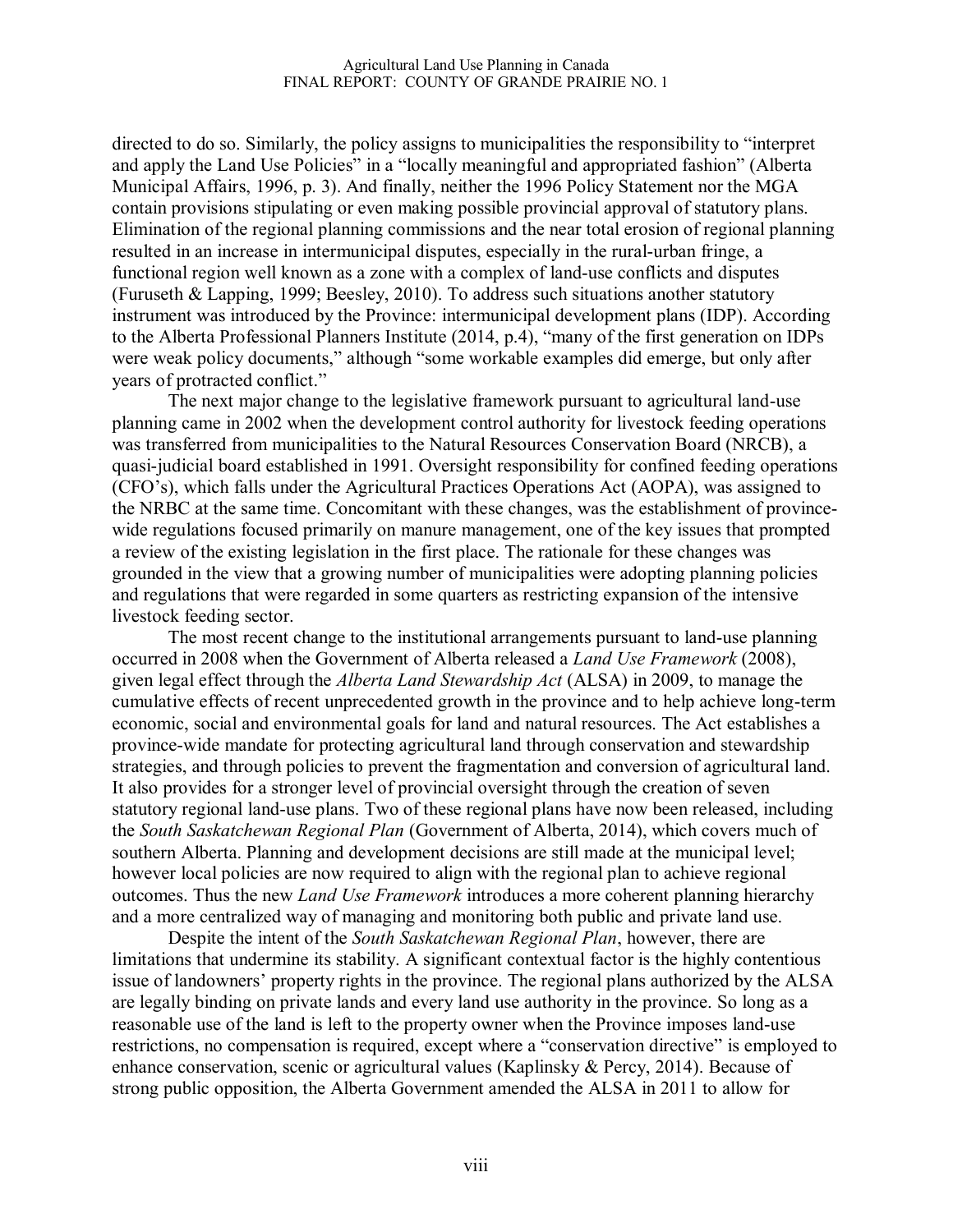greater compensation to landowners (see Section 19.1) and initiated a Property Rights Task Force that same year. In its report the task force noted that "rather than establishing greater certainty about how land and resources are managed, the new legislation and processes have generated confusion and concern" (Government of Alberta, 2012, p.15). Many Albertans agreed with the need for regional planning as a way to protect prime agricultural land, but felt the approach was too "heavy-handed and restrictive" (p.15). Ultimately the report noted property owners' desire for a more comprehensive compensation framework when land rights were appropriated for the public good, and a clear definition of property rights that was enshrined in legislation. These concerns are reflected in the final version of the *South Saskatchewan Regional Plan*, released in September 2014 after three phases of public consultation. The plan includes no legally binding regulations for agricultural land protection and is thus considerably watered down from the original intent of the *Land Use Framework*.

Key informants generally agree that the *South Saskatchewan Regional Plan* represents a beneficial document for agricultural land management and introduces greater stability than the prior provincial policies. However, the lack of enforceability perpetuates uncertainty in the local land-use decision process, particularly in areas experiencing diverse development pressures. One Rocky View County representative commented that,

The South Sask Plan I think is a great document. The only thing that is missing is that link to require compliance. [...] The Provincial policy needs to be there. Whether it's weak – weakly enforceable or not, at least it is there and so at the staff level we can keep holding up this provincial policy […] as we develop things (Rocky View County Stakeholder 2). Municipalities continue to have authority for land-use planning and development decisions on all lands within their boundaries, so long as they comply with the regional plan where required. Key informants generally agree that this local control is a beneficial aspect of Alberta's *Land Use Framework*, given that municipalities have an in-depth knowledge of their immediate context and needs and can therefore make decisions that make sense locally (Rocky View County Stakeholders 1 & 5; External Stakeholder 1). However, land uses set out in municipal planning policies are often discretionary and open to interpretation by local development authorities and councils. Therefore some informants feel that stronger provincial leadership is required in order to make it easier for the municipality to turn down applications that are unsympathetic with County plans. As one stakeholder commented,

There's plus's and minus's on the local control, because you do have a better overall perspective on the immediate area in question. But it's sometimes harder to say no to local demands. […] So when you have a higher provincial level they're sometimes – they're sometimes – able to make harder decisions that wouldn't be made at the local level (Rocky View County Stakeholder 1).

Some further uncertainty exists at the provincial level because the legislative framework lacks a certain level of horizontal integration; as the SSRP notes, planning and decision-making in Alberta are carried out under various provincial legislation and policies, applied by a range of decision-makers (Government of Alberta, 2014). As of May 24, 2015, when Alberta's new cabinet was sworn in and several ministries were reorganized, the *Land Use Framework* and *Water for Life* will be managed by Alberta Environment, formerly the Ministry of Environment and Sustainable Resource Development*.* The *Agricultural Operations Practices Act* will continue to be the responsibility of the Natural Resources Conservation Board, which now falls under the Ministry of Agriculture and Forestry. It is noted that rural development has not been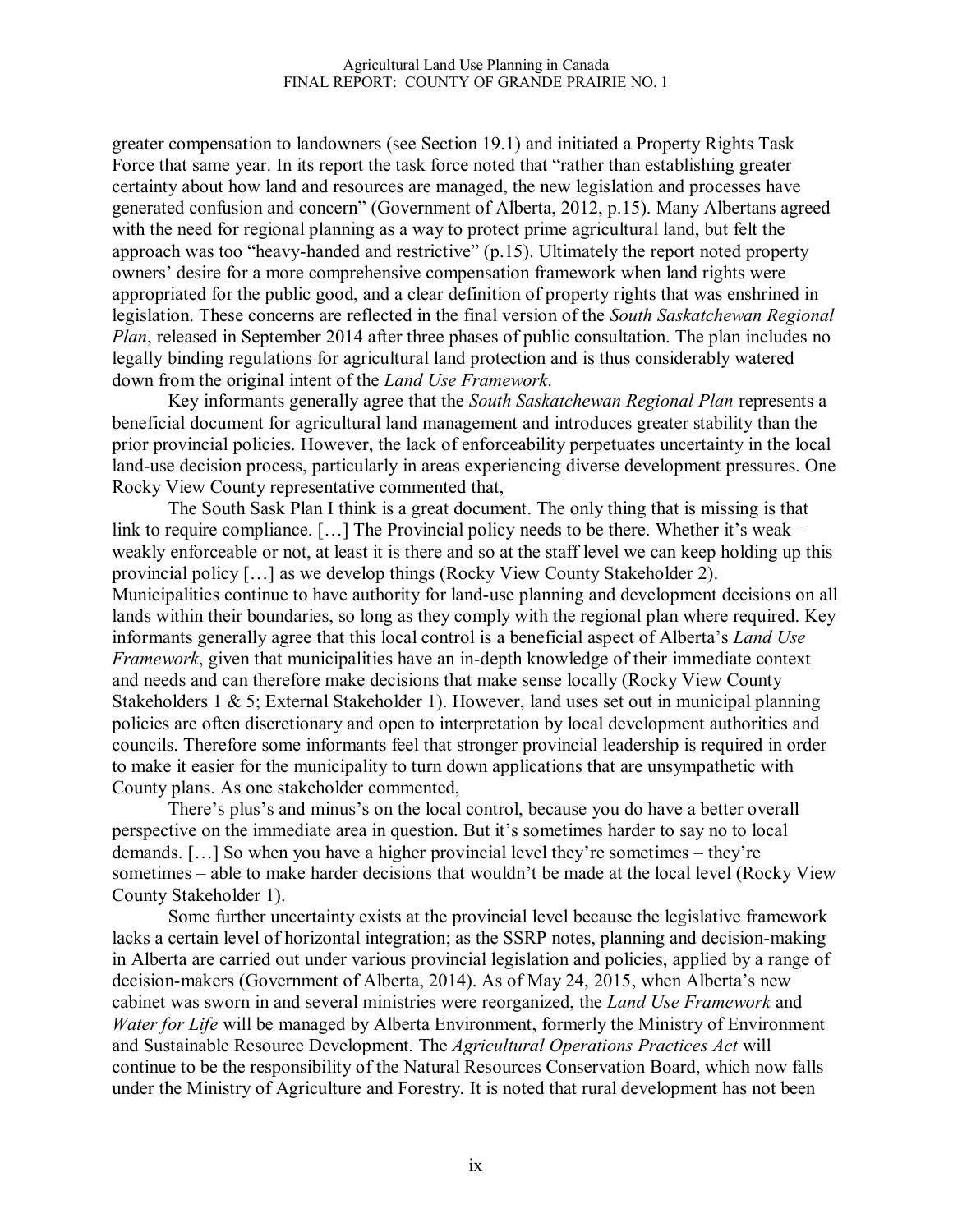retained in the name of the latter ministry; whether this signals a change in the ministry's mandate remains to be seen. One could argue that many of the policies and programmes pursued in the name of rural development in the past related either directly or indirectly to the international competitiveness and food sovereignty policy regimes.

One area of the framework that has had stronger provincial oversight and a higher level of stability since 2002 is confined feeding operations (CFOs), which are exempt from municipal planning approval. To help site large-scale intensive livestock operations and to minimize conflicts between these operations and other non-agricultural land uses, the province introduced the *Agricultural Operations Practices Act* (AOPA) in 2001. Under the current system, the Natural Resources Conservation Board is responsible for approving, subject to among other things an approved manure management plan, and monitoring CFOs; the AOPA also sets minimum distance separation zones and serves as Alberta's right-to-farm legislation. Because primary responsibility for CFOs rests with the NRCB, which follows a process supported by strong and clear regulations, and which places tight constraints around the appeal process, this aspect of the legislative framework is much more stable and less subject to political influence than others.

As of May 2015, the status of the agricultural land-use framework in Alberta is in flux as a result of a major change in government. After more than four decades in power, the PCs were recently defeated by the NDP, led by Premier Rachel Notley, with the Wildrose Party making up Alberta's Official Opposition. The future policy direction for agricultural land-use planning remains to be seen.

#### Political context and policy regimes

To understand how political contexts and multiple public priorities influence agricultural land use planning in Canada, and to what extent it has already had an impact, we will examine the interaction of three current policy regimes: global competitiveness, farmland preservation, and food sovereignty. A policy regime and its changes refer to the combination of issues, ideas, interests, actors and institutions that are involved. Actors of agricultural policy regimes include a wide range of interests represented by citizens, all levels of government, local organisations, professional organisations representing producers, farmers and ranchers themselves, unions, industry trade associations and environmental groups, among others. In Canada, the two policy regimes of global competitiveness and farmland preservation have influenced policies for several decades. The recent emergence of food sovereignty as a policy regime reflects growing public concerns about the security and safety of Canada's domestic food supply, and may have significant implications for Canada's global competitiveness and the conservation and use of agricultural land. In this section we described each of these three policy regimes. A description of the criteria we used to determine the level of influence of each policy regime is provided in the appendix.

#### *Global competitiveness*

A policy regime of global competitiveness has strengthened over the past forty years at both the national and provincial levels, usually in the context of pressures on industry viability in the face of freer trade. An interest in global competitiveness often requires policies and strategies to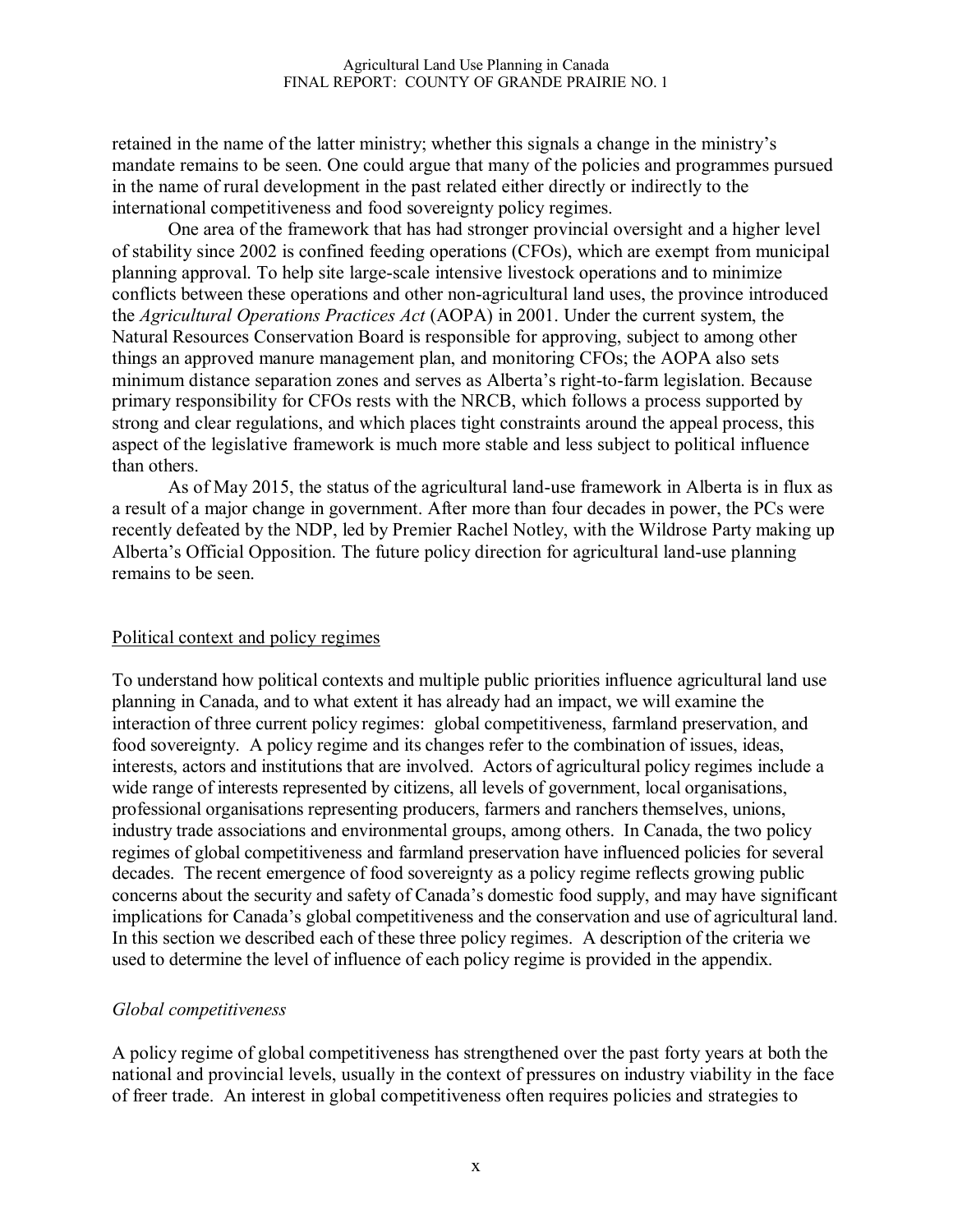successfully integrate into the global economy. A recent report on competitiveness by the House of Commons Standing Committee on Agriculture and Agri-Food focussed on access to new markets, barriers to trade, food safety and product labelling, and market concentration within sectors. Input to this report was provided by national and regional commodity trade associations, meat and other food processors, transportation associations, and policy institutes, among others. Scholars in this field, such as Grace Skogstad, have noted that, although the membership of the agri-food policy community in Canada is strong individually, the community is nationally fragmented and organisationally divided, as national policies do not always serve all members or geographic regions equally. For example, export-oriented policies may promote the export of raw food products at the risk of higher prices for domestic food processors. Such policies also have regional differences, where policies may benefit one region (food processing in central Canada) to the disadvantage of food producers in another region (food producers in the prairies). Notwithstanding these internal challenges, the competitiveness policy regime continues to strengthen, as evident in the Growing Forward 2 (GF2) policy framework announced on September 14, 2012.

Key ideas from GF2:

- Competitiveness and Market Growth: The sector needs to continually increase productivity, to reduce costs and to respond to consumer demands, such as for highvalue products with specific attributes. Competitiveness also means increasing our share of domestic and international markets.
- The key drivers are:
	- o Innovation: The sector adopts and implements new technologies and innovations, creating and using knowledge to develop new products, technologies and business management practices that drive down costs, increase productivity and respond to consumer demands.
	- o Institutional and Physical Infrastructure: Effective rules, regulations, standards, organizations, and physical infrastructure allow firms to operate and markets to function efficiently for a profitable sector and the well-being of Canadians.
- Competing on cost: One factor in assessing the competitiveness of Canadian agriculture and agri-food sector is how cost-efficient Canadian agricultural producers, manufacturers and exporters are in relation to competitor suppliers. This is influenced by a number of factors, including natural resource availability and use, input prices, labour availability and cost, and scale of operation.
- Innovation is critical for improved cost competitiveness. Innovation can lead to improved productivity and reduced costs. However, despite significant agricultural research, the sector could be more effective in applying knowledge and innovating along the supply chain.
- Focus on the role of innovation for productivity growth and the ongoing efforts to access emerging growth markets.
- Continual innovation and adaptation has contributed to increased yields and the creation of new products and production methods
- Increased trade, globalization of supply chains, and more exacting consumer demands have increased the importance of rules, regulations, and other market infrastructure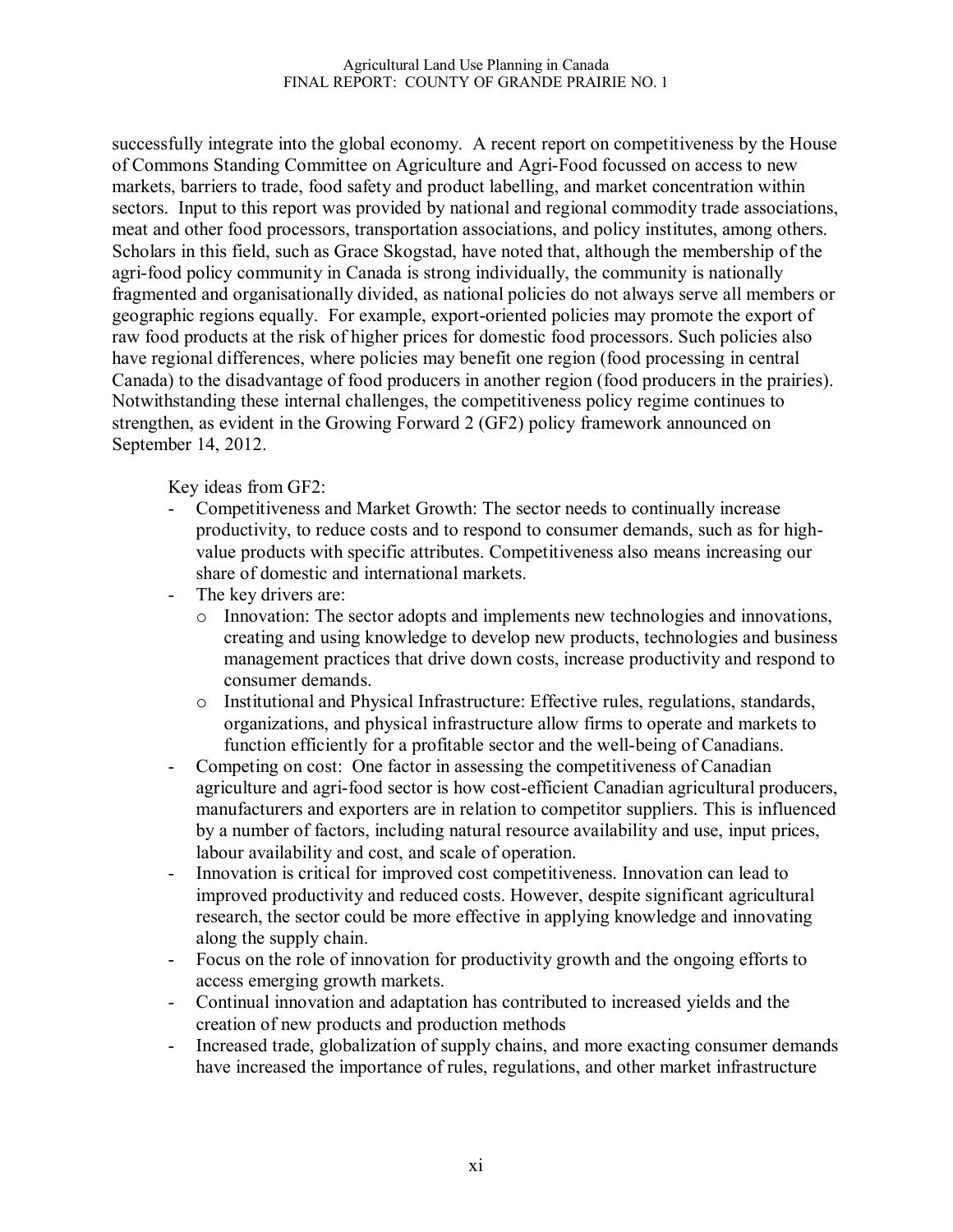- Additional industry capacity and infrastructure investments, such as information and communication technologies, will be required to enable producers, processors, buyers, and government agencies to adjust effectively to new food safety regulations and buyer assurance standards.
- Bilateral and multilateral trade agreements and trade promotion efforts are essential.

### *Food sovereignty*

For our purposes, food sovereignty is a broad term that focusses on the right of citizens to have greater control over its food supply. The term encompasses food security and food safety. Food security is concerned about the availability, accessibility, and affordability of food.

While the control of food supplies were among the earliest drivers of nation-building and human settlements, food sovereignty, as defined by the International Planning Committee for Food Sovereignty, is about the right of peoples to define, protect and regulate domestic agricultural production and land policies that promote safe, healthy and ecologically sustainable food production that is culturally appropriate. Within Canada, the growth of the local food movement, as evident by the increasing number of farmers markets and citizen-based initiatives like community gardens and local food councils, has been the forerunner of recent calls for citizens having greater control over national agri-food policies. The National Farmers Union, Canadian Federation of Agriculture, and Food Secure Canada are some of the national actors calling for changes. Adopting agri-food policies that promote greater food sovereignty could easily reach into people's daily lives, with economic, social and environmental implications, both positive and negative. Such policy will be regarded quite differently depending on a person's values and priorities, and where agriculture fits among them.

#### *Farmland preservation*

Different terms are used in this policy regime including farmland conservation, farmland preservation, and farmland protection. For our project we will use farmland protection and farmland preservation in two specific ways:

- Farmland protection: a narrower term that we will use to refer specifically to land use planning policies that aim to *protect* farmland so that it is available for farm uses; we will use farmland protection in relation to the contents of a legislative framework.
- Farmland preservation: is a broader term that concerns all aspects of policies related to farmland including policies that not only protect farmland but are also concerned with soil and landscape conservation, etc.; can be synonymously with farmland conservation; we will refer to all that is related to farmland preservation as a policy regime.

As a policy regime, preserving farmland first garnered serious public attention in Canada in the early 1970s with most provincial and local jurisdictions having some form of legislation or guidelines in place by the end of the 1970s. The historical development of farmland policies in Canada were accompanied by a wide range of economic, environmental, and social issues that were associated with and re-inforced tensions among different land uses, such as residential, commercial, industrial, and natural resource development.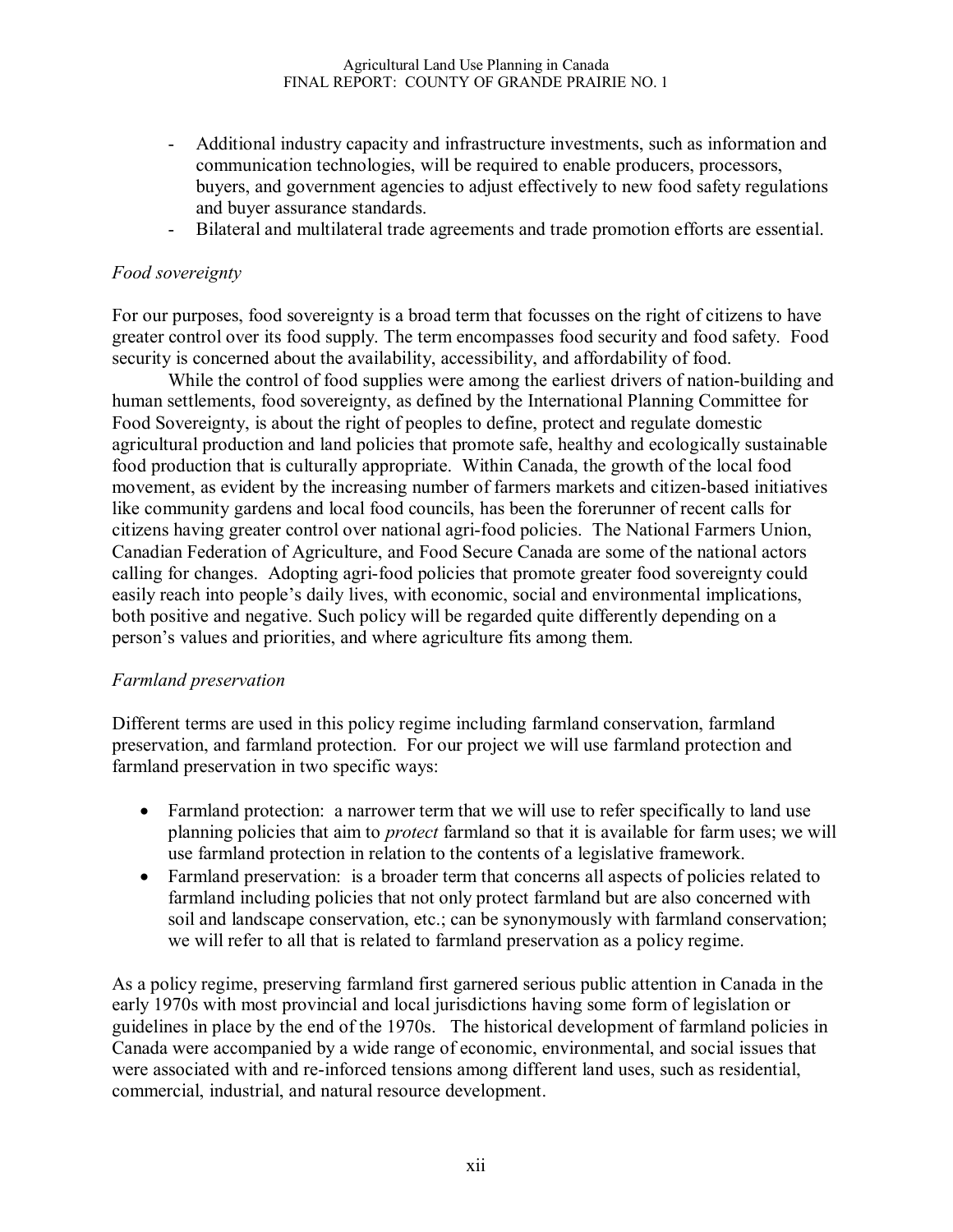Correspondingly, motivations for preserving farmland are influenced by factors such as food production, market value for land, environmental issues, amenity of rural landscapes, agrarian ideals and land use conflicts on the urban fringe. In spite of efforts over the past forty years, Canada has experienced a continual loss of prime farmland across the country. The issue is especially acute in Ontario, which contains the country's largest supply of prime agricultural lands, but concerns for the preservation of farmland exist across the country, albeit to varying degrees. But is also acute in other jurisdictions due to a much more limited and declining agricultural land base, such as in British Columbia and Quebec.

Concern about the loss and fragmentation (parcelisation) of farmland continues to be an issue in the face of continued urban sprawl and alienation of farmland (i.e., farmland that is not being farmed or no longer suitable for farming). These issues often lead to further problems, such as conflicts or tension with residential, recreational, infrastructure, and industrial land uses. Loss of farmland is often associated with concerns about the supply of local food and, increasingly, it is concerned with "land grabbing" through foreign or out-of-province ownership of land.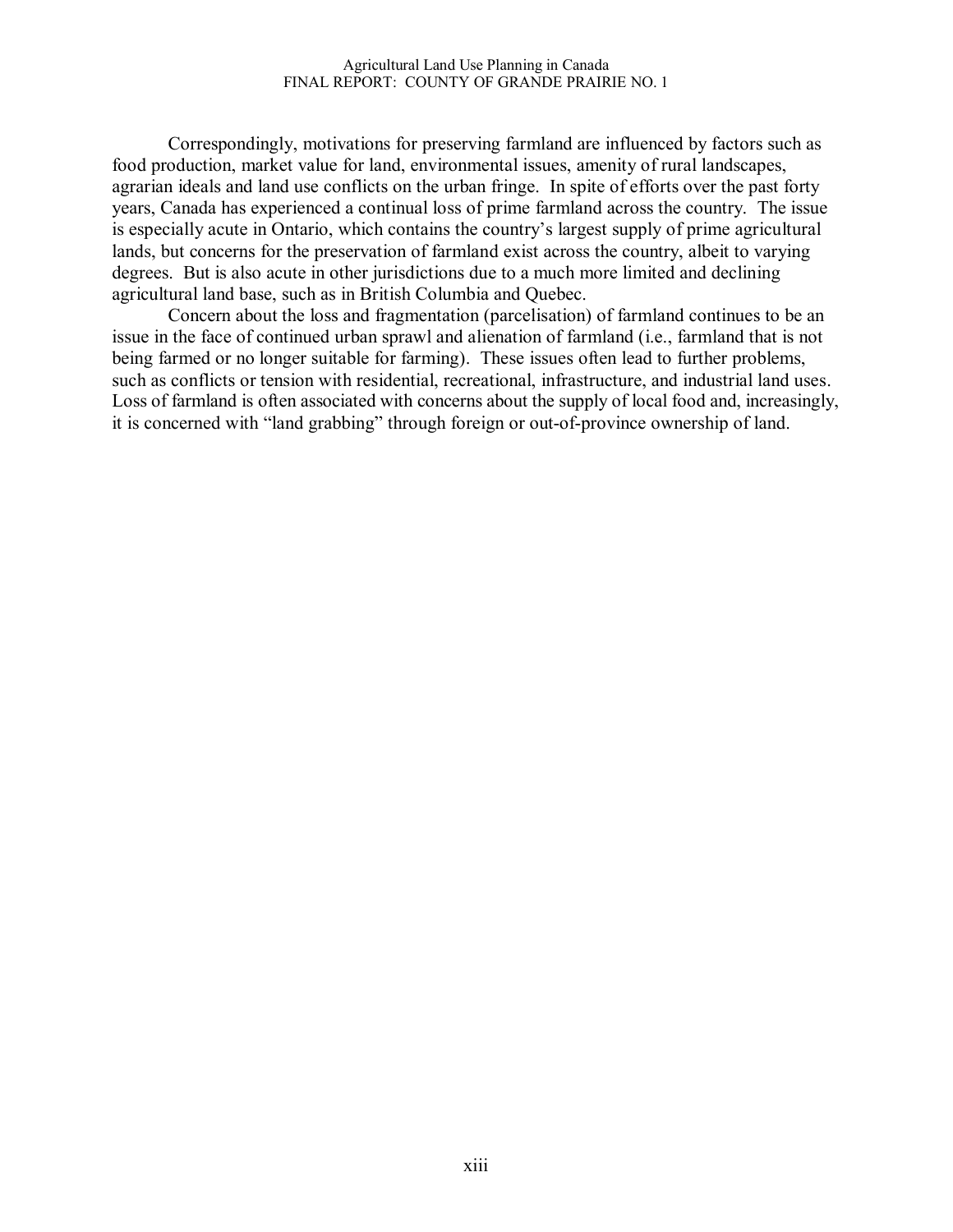# **Introduction**

### Purpose and scope of case study

In this report we present the results of a case study of agricultural land use planning in the County of Grande Prairie No. 1, Alberta. This case study contributes to three areas of knowledge. The case study is part of a national project to identify principles and beneficial practices that represent land use planning solutions that protect farmland. For our purposes, the case study contributes to an understanding of the state of agricultural land use planning in northern British Columbia, where farmland protection faces particular pressures from natural resource developments. Finally, the case study lends insight to the state of agricultural land use planning in the County of Grande Prairie.

The case study of the County of Grande Prairie involved an assessment of the breadth and quality of the legislative framework that governs agricultural land use planning, including the documentation of policies, legislation, and governance structures and a detailed analysis of the contents of these documents. The case study also involved an assessment of the political context within which agricultural land use planning processes are completed and decisions are made. Our assessment of the political context included documentation and analysis of three policy regimes: farmland preservation, global competitiveness, and food sovereignty (see the appendix for a description of each policy regime).

### *Methods*

Legislative framework:

The methods used to complete the assessment involved several activities:

- Document agricultural land use planning legislative framework: The legislative framework consists of policies, legislation (and by-laws), and governance structures related to agricultural land use planning at local, regional (or upper-tier), and provincial levels of government. The policies and legislation were identified as enforceable, aspirational, or enabling. Refer to the appendix for definitions of these and other terms.
- Content analysis of legislative framework documents: After identifying the relevant documents the next step was to analyse the level of detail of each document's contents. The aim of the content analysis is to assess the breadth and quality of the legislative framework.

Political context:

• Policy regimes

We analysed the contents of documents with regard for the presence and importance of policy regimes. The documents included those identified in the legislative framework. The aim is to assess the extent to which agricultural land use planning accommodates the three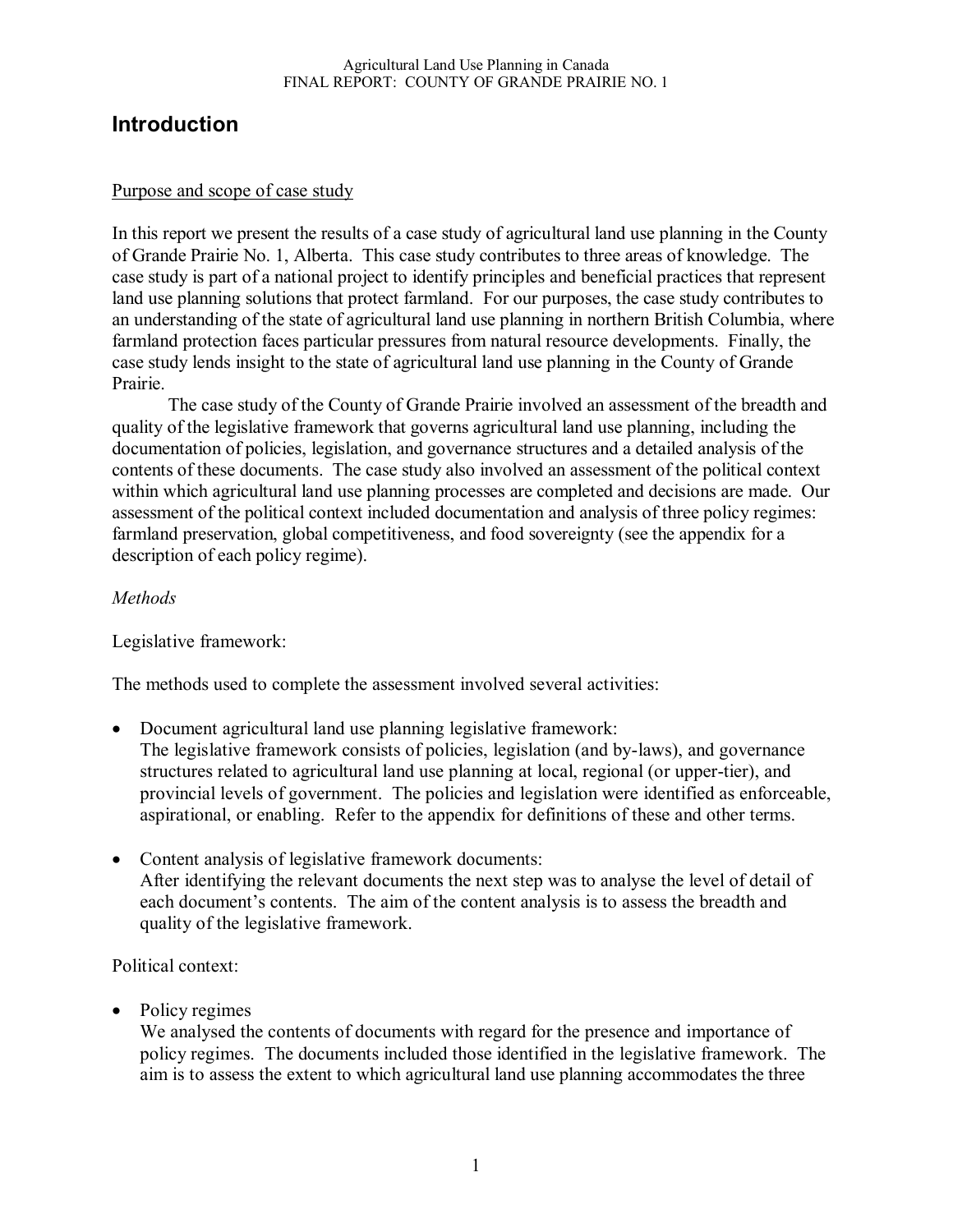policy regimes, influences land use decisions, and encompasses a comprehensive view of food systems planning, activities, and issues.

#### Overview of site

The County of Grande Prairie No. 1, Alberta, is located in the Upper Peace River region of northwestern Alberta (Figure 1), which is within the Canadian Boreal Interior Plains east of the Rocky Mountains and along the border with British Columbia. The Peace River region of Alberta and British Columbia is the northernmost farming and agricultural region in North America. The County includes nine electoral areas (Figure 2) with a land base of 557,002 hectares and a population of 75,379 (Census Canada, 2011).

The main drivers of the economy are oil and gas exploration and extraction, agriculture, and forestry. Although oil and gas exploration and extraction have been occurring in northern Alberta for over 60 years, it did not begin to take place on a large scale until the 1970s. Alberta is located on top of the third largest crude oil reserve in the world next to Venezuela and Saudi Arabia, with proven reserves of over 170 billion barrels (Alberta, Oil and Gas: About the Industry, 2014, p.1). Correspondingly, there are many provincial regulations and legislative practices regarding the extraction of oil, from maintaining environmental standards to ensuring that the industry remains fair and competitive.

The recent growth of natural resource developments, primarily oil and gas, have led to a double-threat to agricultural lands. There is a direct impact of the physical activities on the rural land base and ancillary services. As well, there is an increasing demand for agricultural lands in and surrounding settlement areas, which is contributing to rapid urbanisation of the region.

#### Agricultural profile

The Peace River region is facing changes in an agricultural similar to other parts of Canada: an ageing and declining rural population and increasing numbers of larger, centralised farms Mackenzie Municipal Services Agency, 2012). According to the 2011 Canadian Farm Census, there were a total of 1,206 farms in County of Grande Prairie, covering approximately 422,927 hectares (Statistics Canada, 2011). Of this, there were a total of 193 beef and cattle farms, and 110 farms for horse and other equine production. Livestock, beef and cattle, and other equine production is also prevalent, as well as bee keeping and honey production. The most prevailing forage production consists of oilseed, hay and other fodder crops, oats, barely, canola, dry field peas, alfalfa, wheat and other grains. The quality of agricultural land in Alberta is based on the Canada Land Inventory (CLI) rating as well as the Farmland Assessment Rating. The County of Grande Prairie, as well as the entire Peace River Region of Alberta, has a high quality of soil and agricultural capability (Government of Canada: Agriculture and Agri-Foods Canada).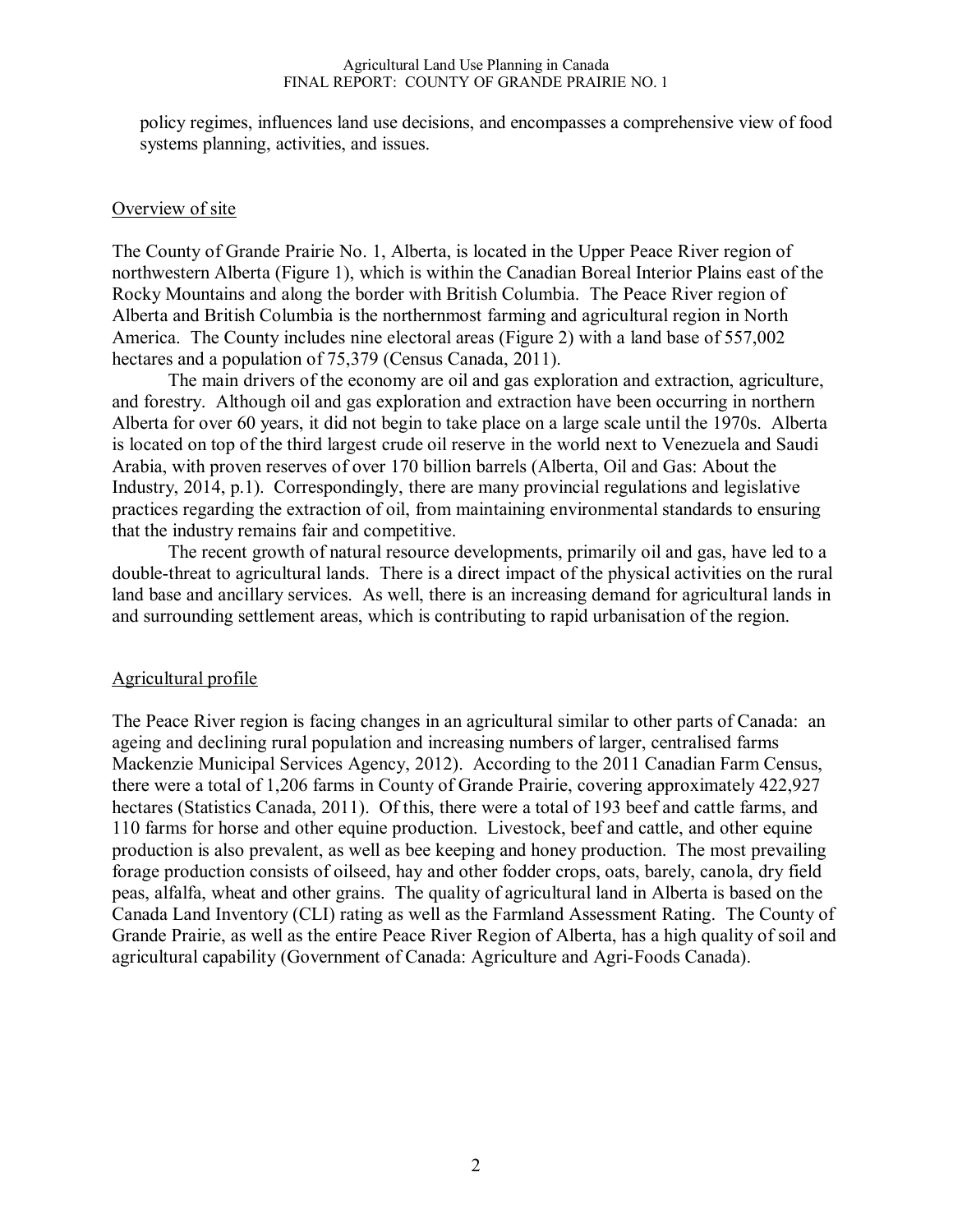

Figure 1. The County of Grande Prairie No. 1

Source: County of Grande Prairie (2011).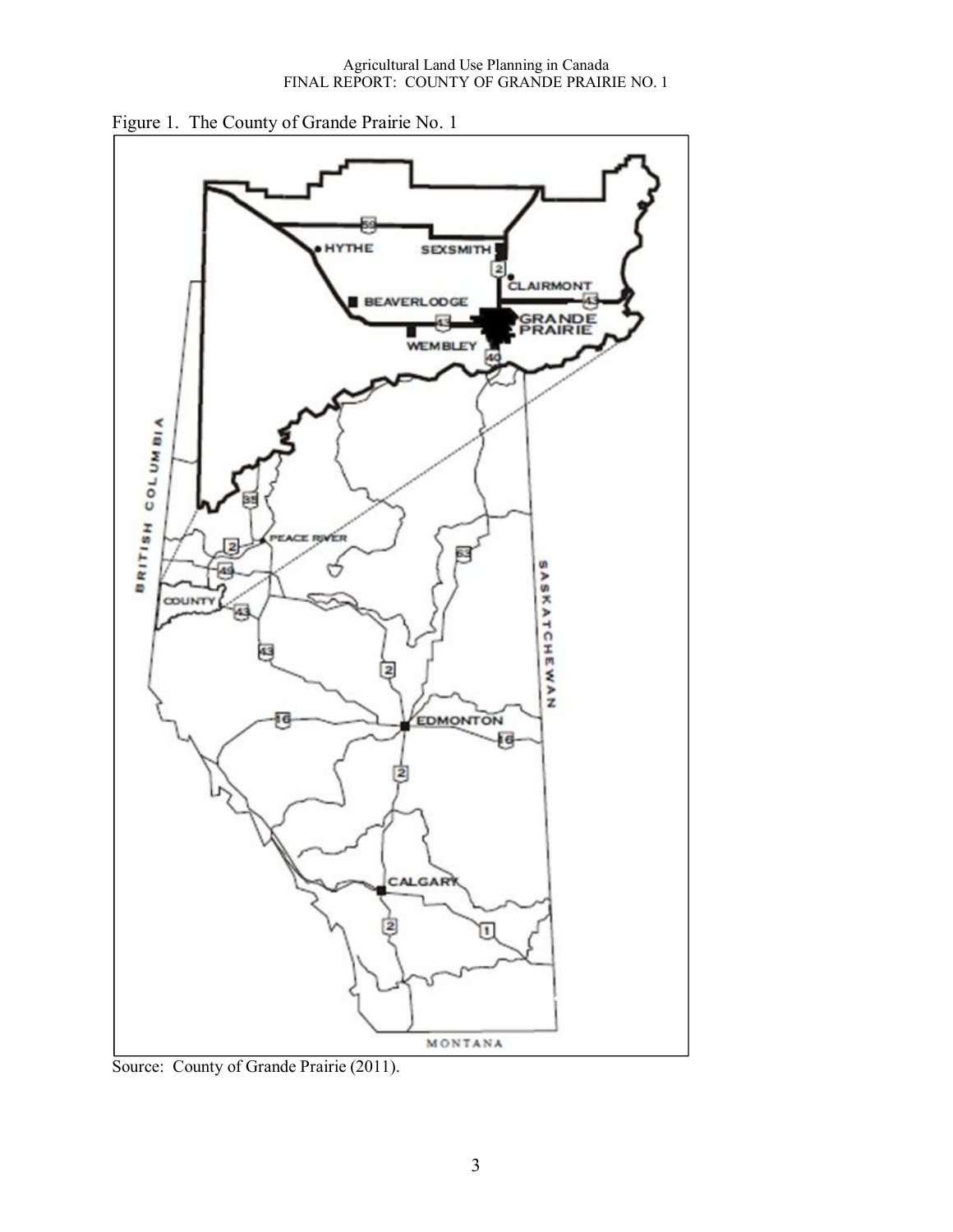#### Agricultural Land Use Planning in Canada FINAL REPORT: COUNTY OF GRANDE PRAIRIE NO. 1

Figure 2. The County of Grande Prairie No. 1 Electoral Areas



Source: County of Grande Prairie: Electoral Division Map. http://www.countygp.ab.ca/EN/main/government/council/electoral-division-map.html (accessed September 2, 2014).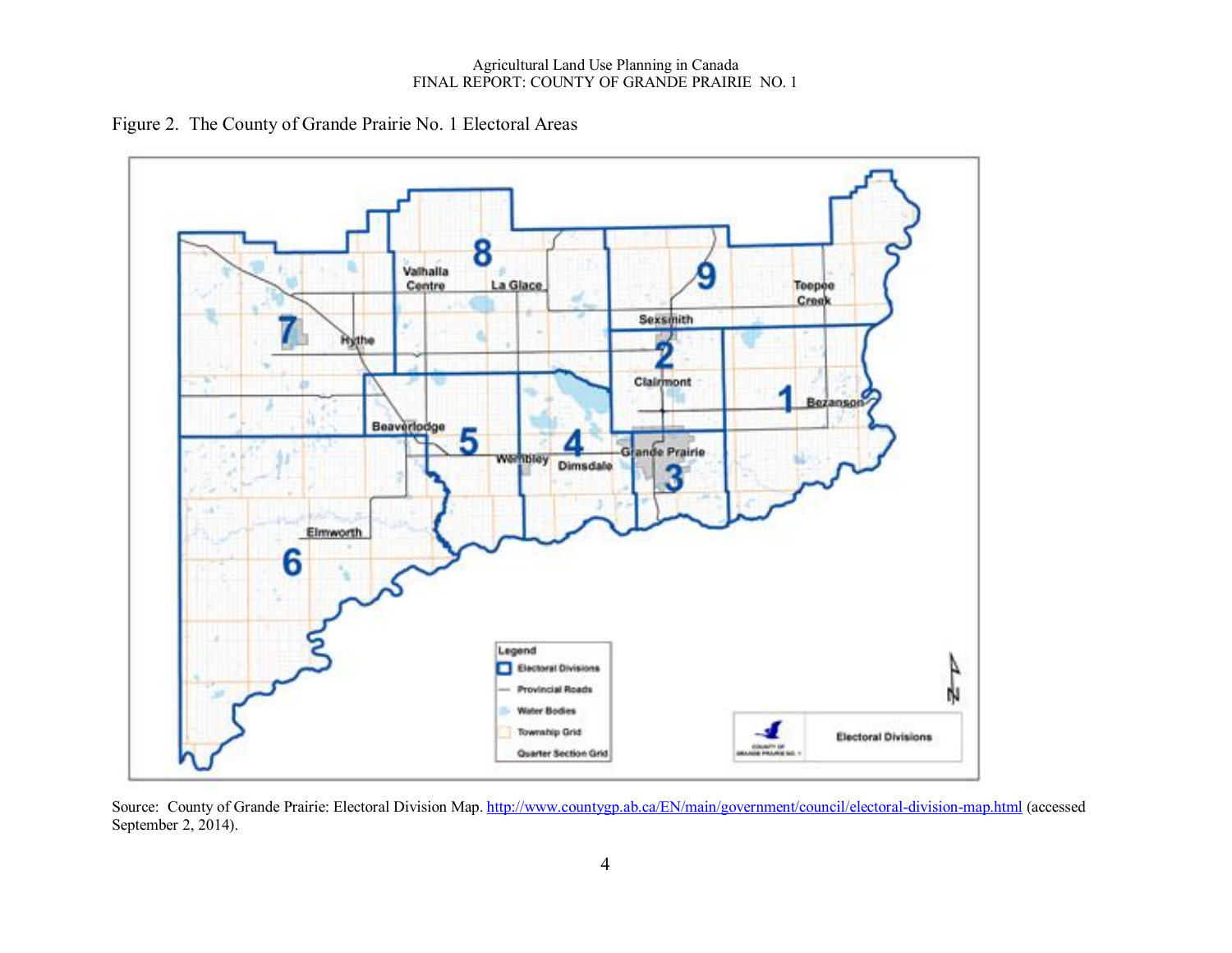# **Results**

In this section we present the results for the case study of the County of Grande Prairie No. 1. We begin with the results of our assessment of the legislative framework of the case study site within the context of regional and provincial policies and legislation. We then present the results of the content analyses of local government policies and legislation followed by the results of the political context, which includes our assessment of the influence of the three policy regimes (farmland preservation, food sovereignty, and global competitiveness). We discuss the significance of these results in the next section.

#### State of agricultural land use planning

Within this region there are many competing land use pressures including agriculture, industrial development, oil and gas activities, and municipal development. Oil and gas exploration and extraction pose increasing threats to agriculture and farmland. The importance of preventing non-agricultural uses on highly fertile agricultural land is becoming recognised as a growing problem.

In 2008, the Government of Alberta recognised increasing land use pressures throughout the province and implemented the new Land-use Framework (Ministry of Environment and Sustainable Resource Development, 2008). Rapid population growth and economic activities, such as oil and gas, forestry and mining, agriculture, recreation, housing, and infrastructure, are placing unprecedented and competitive pressures on the Alberta land base. Within the new Land-use Framework, the government plans to manage economic and urban growth, thus sustaining the economy, while still addressing important environmental goals.

Regarding agriculture, the Land-use Framework identifies two policy areas of provincial interest: fragmentation and conversion of agricultural land. Addressing these two areas is a "key consideration."

While the amount of land used for agriculture has been relatively stable across the province, agricultural land, particularly in areas like the Edmonton-Calgary corridor, Grande Prairie, and Lethbridge, has been increasingly divided into parcels too small to farm or ranch (i.e., fragmentation). Rural and urban growth has resulted in the loss or conversion of some of the province's most productive farm and ranch lands to other uses. (p. 13)

The Government identified market-based incentives, transfer of development credits, agricultural and conservation easements, and smart growth planning as possible tools to reduce fragmentation and conversion. There is no mention of using provincial policy statements or legislation to protect agricultural land. Under the direction of the Land-use Framework, regional land use plans for the seven sub-regions of the province are now at various stages of development. The County of Grande Prairie No. 1 falls within the Upper Peace Regional Plan, which has not started.

In 2012, the municipalities in the Upper Peace and Lower Peace Regions of northern Alberta and the Mackenzie Municipal Services Agency worked together to prepare a report on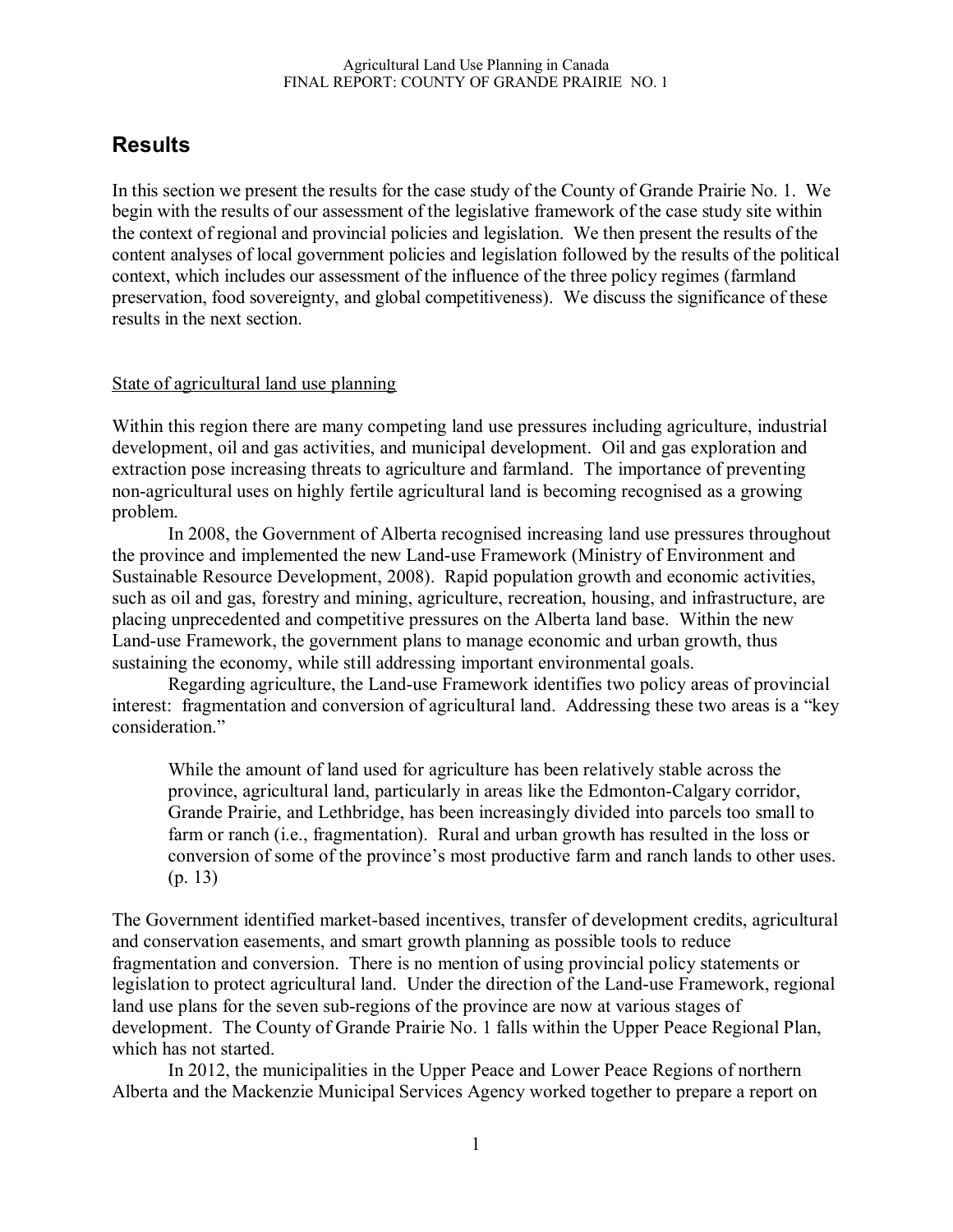the regional land-use planning framework, *Municipal Perspectives of the Land Use Framework: A Position Paper for the Upper and Lower Peace Regions* (Mackenzie Municipal Services Agency, 2012)*.* The aim of the report was to determine the most pressing matters among the area's twenty-eight municipalities and villages. Land use, farmland fragmentation, conversion of agricultural lands to non-agricultural uses, and the growing demand for residential uses were some of the most prominent concerns. The position paper represents the perspectives of most of the Peace Region's municipalities on the provincial Land-use Framework with the aim to prioritise land use issues, although the County of Grande Prairie is not listed among them. Regarding agriculture, the report states:

"...[O]ne of the main considerations of the Framework is to reduce the fragmentation and conversion of agricultural land to noncompatible uses. It is anticipated that the policies that will be developed through the Land-use Framework will represent the strongest policy shift affecting the industry in twenty years (p. 43).

Correspondingly, the position paper also identified the need to minimise the negative effects of large-lot residential development. Degradation of agricultural land was also identified. The County of Grande Prairie was not listed among the municipalities that expressed concern for these issues.

The County's *Integrated Community Sustainability Plan* (County of Grande Prairie, 2008) identifies the importance of identifying areas of high quality agricultural soil, and minimizing non-agricultural development on these lands. However, there is no agricultural plan for the area.

#### Legislative framework

The legislative framework consists of policies, regulations, and governance structures related to agricultural land use planning at local, regional, and provincial levels of government. Policy documents were identified as enforceable, aspirational, or enabling (refer to the appended glossary for definitions of these and other terms).

One of our first steps was to document the legislative framework for each case study site. The framework consists of policies, legislation (and by-laws), and governance structures related to agricultural land use planning at local, regional (or upper-tier), and provincial levels of government. Policy documents were identified as enforceable, aspirational, or enabling (refer to the appended glossary for definitions of these and other terms).

The County of Grande Prairie is covered by a variety of land use planning policy and legislation documents within its legislative framework at the provincial and regional levels (Table 1). The provincial policy documents include Land-use Framework (LUF), the Environmental Farm Plan, and Canada's Growing Forward 2. The provincial legislative documents consist of the Municipal Government Act, the Agricultural Operations Practices Act (which covers Confined Feeding Operations), Alberta Land Stewardship Act, and the Soil Conservation Act. The Upper Peace Region Regional Plan is under development, and the Upper Peace Region Advisory Council is not yet in place.

At a local level, the legislative framework consists of several policy and legislation documents. The County of Grande Prairie No. 1 has several relevant legislation documents. The most influential regulations are the County of Grande Prairie Municipal Development Plan (2010), the County of Grande Prairie Intermunicipal Development Plan (2010), and the County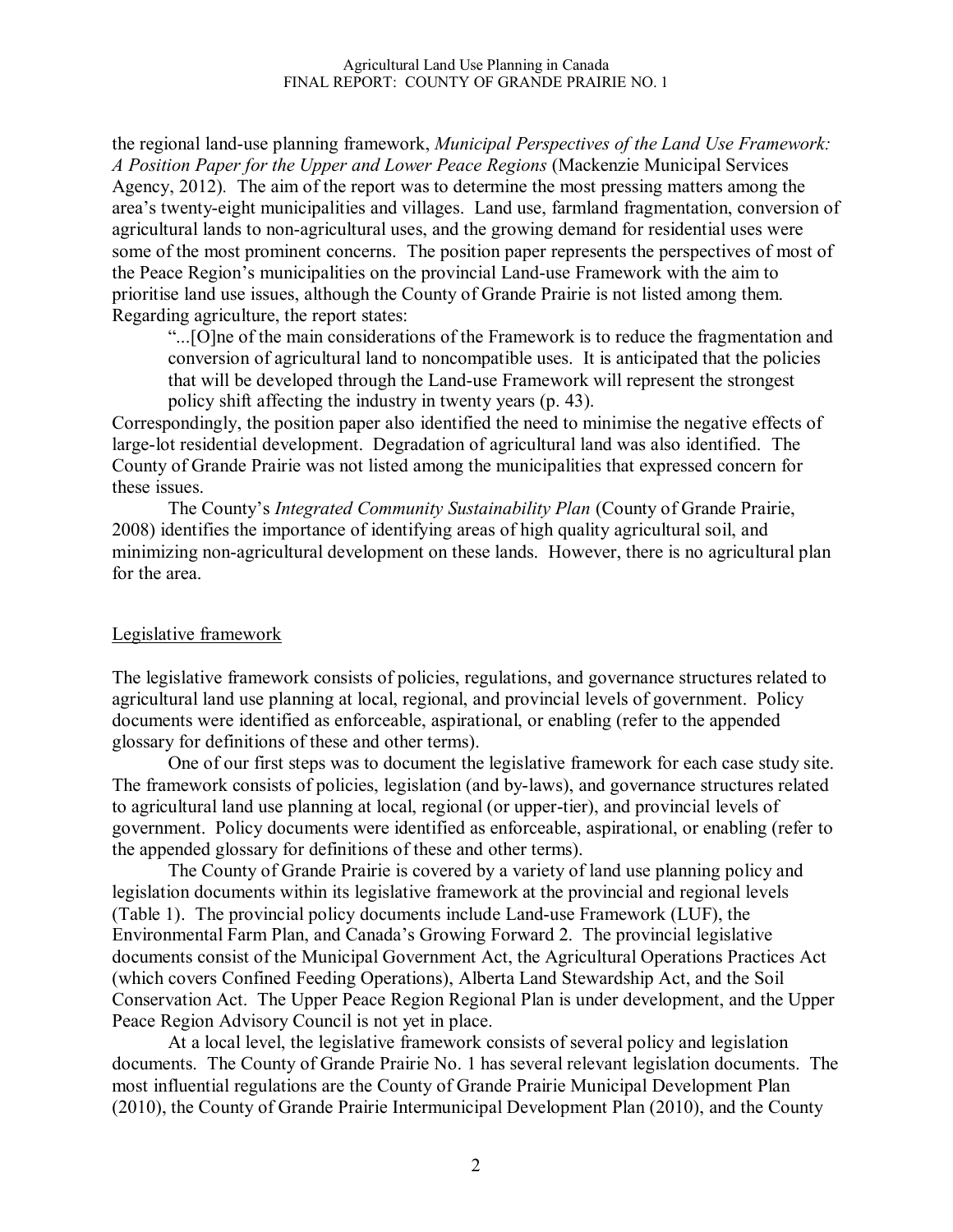of Grande Prairie Land Use Bylaw No. 2680 (2014). The Intermunicipal Development Plan applies to the City of Grande Prairie as well as approximately 135 square kilometers of adjacent land in the County.

Foreign ownership of agricultural land is controlled via the *Foreign Ownership of Land Regulations*, Alta Reg 160/. The general rule is that foreign ownership of land is not permitted for two or more parcels that, in aggregate, exceed 20 acres. The regulations permit a range of nonfarm uses of these lands by foreign owners, but there are also stipulations that the ownership is divested within three years. The regulations also cover what defines foreign ownership and the percentages of ownership.

The policy documents consist of the Grande Prairie Strategic Priorities Plan (2014-2017), the Grande Prairie Regional Sustainability Plan (2012), and the Municipal Perspectives of the Land-use Framework: A Position Paper for the Upper Peace and Lower Peace Regions (2012).

The Integrated Community Sustainability Plan (ICSP) (County of Grande Prairie, 2008) is a long-range (30 years) plan that presents a vision of what a sustainable County looks like with key goals and strategies to achieve its vision. Key goals include managing economic development, encouraging community development, provide quality services and infrastructure, and think regionally, which are supported by 21 strategies. The purpose of the Regional Sustainability Plan was to guide future decisions about the growth and development of the region. The Plan includes 21 goals and actions covering social, culture, economic, environment, and governance issues.

Governance at the local level consists of the Municipal Planning Commission and the Agricultural Service Board (ASB). The Commission, appointed by County Council, makes decisions regarding applications for development permits specified under any land use bylaw, as well as makes decisions concerning all subdivision applications. The purpose of the ASB is to increase awareness on agricultural issues within the County; it is also responsible for enforcing the Weed Control Act, the Agricultural Pests Act, the Animal Health Act, and the Soil Conservation Act. The mission of the ASB is "to foster our Vision by demonstrating proactive leadership, environmental stewardship and co-operation with stakeholders and other agencies pursuing innovative, effective solutions and programs" (County of Grande Prairie: Agriculture, 2012). In this capacity, the ASB may have some influence over agricultural land use planning decisions.

#### Content analysis of documents

After documenting the legislative framework we assessed the contents of the documents. The results of this content analysis reflect the breadth and quality of the legislative framework. For this we used a three-point (check mark) scale indicating different levels of detail from minimal ( $\checkmark$ ) to moderate ( $\checkmark\checkmark$ ) to high ( $\checkmark\checkmark\checkmark\checkmark$ ). The criteria we used for this part of the assessment are included in Appendix: Criteria for Evaluating Content of Legislative Framework.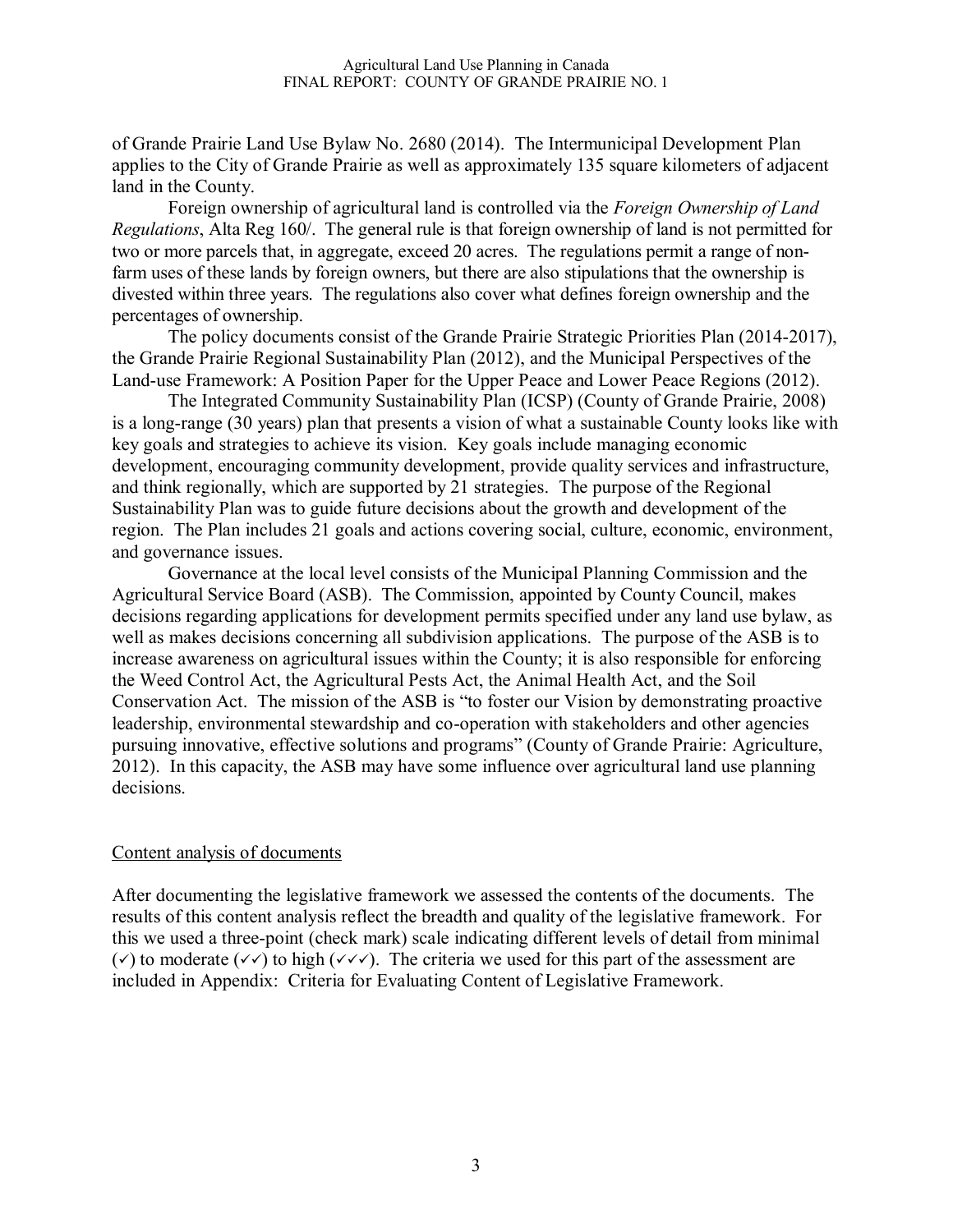|                                | Legislative Framework for the county of Grande Frame FVO.<br><b>POLICY</b>                                                                                                                                                                                            | <b>LEGISLATION</b>                                                                                                                                                                                                                                                                                                                                                                                                                                                                                                                      | <b>GOVERNANCE</b>                                                                                                        |
|--------------------------------|-----------------------------------------------------------------------------------------------------------------------------------------------------------------------------------------------------------------------------------------------------------------------|-----------------------------------------------------------------------------------------------------------------------------------------------------------------------------------------------------------------------------------------------------------------------------------------------------------------------------------------------------------------------------------------------------------------------------------------------------------------------------------------------------------------------------------------|--------------------------------------------------------------------------------------------------------------------------|
| PROVINCIAL                     | Agriculture and Rural Development<br>Alberta-Provincial Land Use Policies<br>(LUP)<br>Growing Forward 2<br>Alberta Environmental Farm Plan                                                                                                                            | Municipal Government Act (MGA)<br>The Subdivision and Development<br>Regulation<br>Foreign Ownership of Land<br>Regulations, Alta Reg<br>160/1979<br><b>Agricultural Operation</b><br>Practices Act (rev. 2002)<br>National Resources Conservation<br>Board Act (1991; rev. 2000)<br>Soil Conservation Act (1935; rev.<br>2000)<br>Agricultural Service Board Act (2000)                                                                                                                                                                | National Resources Conservation<br>Board                                                                                 |
| INTEGRATION<br><b>REQUIRED</b> |                                                                                                                                                                                                                                                                       | in preparing a land use bylaw, the municipality must consider the protection of agricultural operations unless<br>ALSA regional plan requires agricultural operations to be protected or requires agricultural land or land for<br>agricultural purposes to be protected, conserved or enhanced, in which case the municipality must comply with the<br>ALSA regional plan (Alberta Municipal Government Act, p. 217)                                                                                                                   |                                                                                                                          |
| <b>REGIONAL</b>                | <b>Integrated Community Sustainability</b><br>Plan for Grande Prairie County (2009-<br>2013)                                                                                                                                                                          | Upper Peace Region Regional Plan<br>(Not yet started)                                                                                                                                                                                                                                                                                                                                                                                                                                                                                   | Upper Peace Region Advisory Council<br>(Not yet in action)                                                               |
| INTEGRATION<br>REQUIRED        |                                                                                                                                                                                                                                                                       | None                                                                                                                                                                                                                                                                                                                                                                                                                                                                                                                                    |                                                                                                                          |
| LOCAL                          | <b>Integrated Community Sustainability</b><br>Plan for Grande Prairie County, 2009-<br>2013 (2008)<br>Grande Prairie Regional Sustainability<br>Plan $(2010)$<br>Municipal Perspectives of the Land-<br>Use Framework (2012)<br>Strategic Priorities Plan (2014-2017) | <b>County of Grande Prairie Municipal</b><br><b>Development Plan (2010)</b><br><b>County of Grande Prairie Land Use</b><br>Bylaw #2680 (2014)<br><b>Intermunicipal Development Plan</b><br>(2010)<br>$\mathbf{I}$ $\mathbf{I}$ $\mathbf{I}$ $\mathbf{I}$ $\mathbf{I}$ $\mathbf{I}$ $\mathbf{I}$ $\mathbf{I}$ $\mathbf{I}$ $\mathbf{I}$ $\mathbf{I}$ $\mathbf{I}$ $\mathbf{I}$ $\mathbf{I}$ $\mathbf{I}$ $\mathbf{I}$ $\mathbf{I}$ $\mathbf{I}$ $\mathbf{I}$ $\mathbf{I}$ $\mathbf{I}$ $\mathbf{I}$ $\mathbf{I}$ $\mathbf{I}$ $\mathbf{$ | <b>Municipal Planning Commission</b><br>(Bylaw No. 2204)<br>County of Grande Prairie Agricultural<br>Service Board (ASB) |

## Table 1: Legislative Framework for the County of Grande Prairie No. 1

*Acts (provincial laws), bylaws (local government laws, e.g., official municipal plan)* [*italicised*]

**Enforceable policy, regulations pursuant to acts [bold]**

Aspirational policy at all levels [plain text]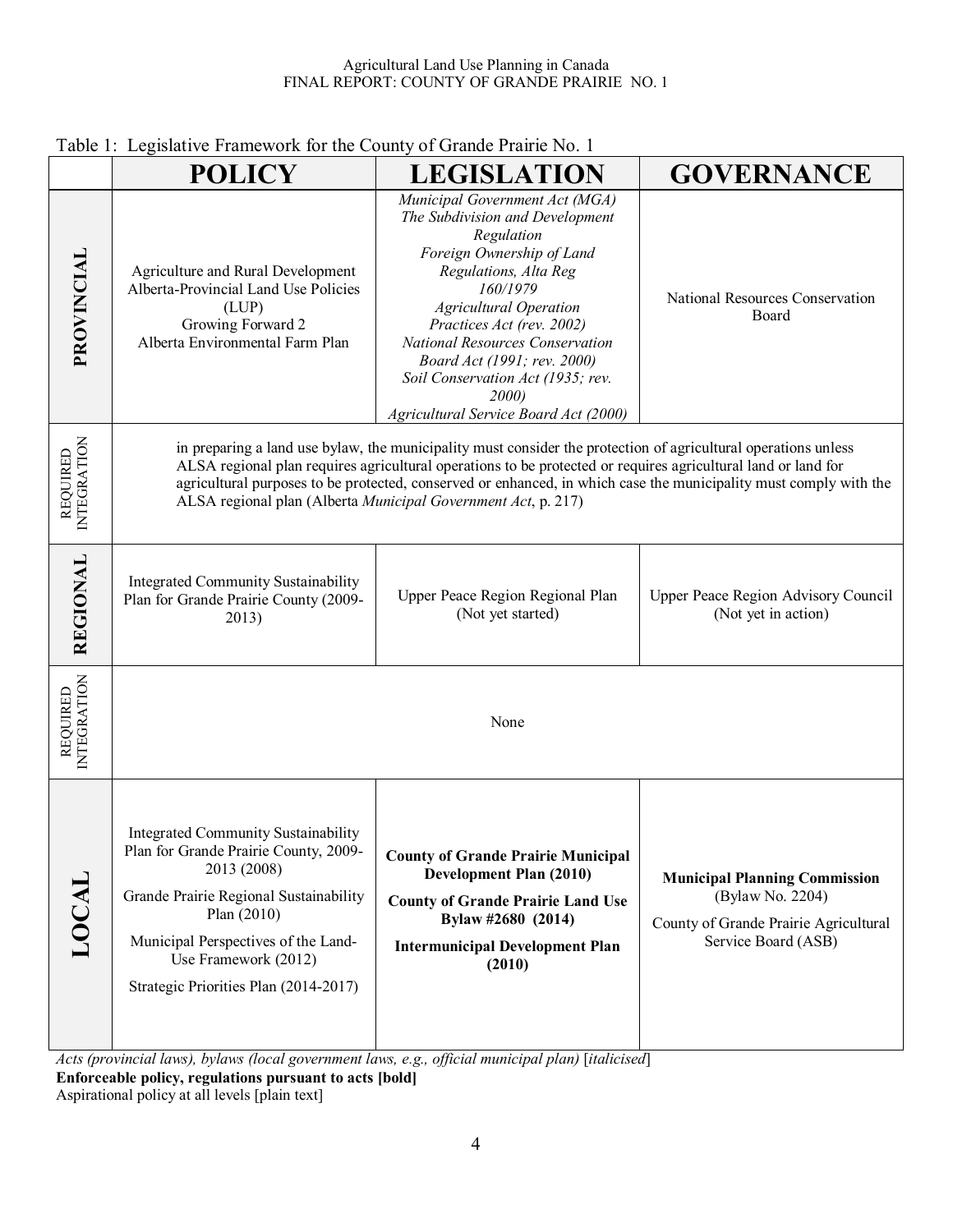#### *Local government legislation documents*

The County of Grande Prairie Municipal Development Plan (2011) is the most important land use planning legislative document for the area, as reflected in Tables 2 and 3, which illustrate the contents of the various documents in the local legislative framework. The main aim of the Municipal Development Plan is to minimise conflicts with agriculture with a significant emphasis on planning for and managing Confined Feeding Operations (CFOs), as regulated under the *Agricultural Operations Practices Act*.

There is no specific land designation for agriculture in the Municipal Development Plan; instead, agricultural land is covered under Rural. This section states, "The overall intent in the rural area is to recognize agriculture as the predominant land use. At the same time there needs to be a recognition that many different competing uses will also occur in the rural area. The overall goal is to minimize conflicts" (p. 15). In order to minimise conflicts with nonagricultural uses in Rural areas, that Plan states that the policies reflect "a cautious and prudent approach" (p. 15). The Rural land designation has a comprehensive set of 28 policies, including permitted non-farm uses and various options for subdivision. Eight of the policies are related to CFOs. Minimum lot size for any use in Rural areas is 160 acres with a maximum parcel size of six hectares (15 acres) for a farmstead operation, which is land subdivided to accommodate an existing, habitable residence for a retiring farmer. Additional lot sizes are set for other uses. The land designations of Country Residential and Hamlets/Rural Residential are intended to manage non-agricultural development in what are predominantly agricultural areas. The Municipal Development Plan also identifies the need for a strategy for dealing with farm-based industries. The Plan includes map of farmland assessment lands in the County and of areas where CFOs are excluded. There is no map that shows conflicts between agricultural and other uses such as country residential and hamlets.

The Municipal Development Plan contains no statements about protecting agricultural lands. By contrast, there is a statement about protecting urban areas from incompatible rural development, which, one would assume, includes farming. The closest statement to farmland protection is related to restricting uses of better agricultural lands (defined as having a Rural Farmland Assessment rating of 35% or better) and directing non-agricultural development to other, poorer agricultural lands.

The fringe area surrounding the City of Grande Prairie is recognised in the County's Municipal Development Plan and addressed directly through the Intermunicipal Development Plan (IDP) (2010). The IDP is an enforceable joint land use plan between the County and the City of Grande Prairie. The IDP focusses on accommodating growth and managing the industrial tax base, including short- and long-term annexation areas. There is no mention of agricultural land among the identified needs for the plan or among its goals and objectives. The Plan includes five policy recommendations outlined under section 6.3, 'Agricultural Uses', but only three of these recommendations refer to agricultural land use planning, and the first policy recommendation does not support farmland protection. The IDP states (p. 15-16),

[I]t is recognized that extensive agricultural operations exist and will continue to exist within the Plan area. These operations will eventually be phased out in favour of urban or more intense development. The transition from agriculture to some other land use shall be done within the policies provided in this Plan.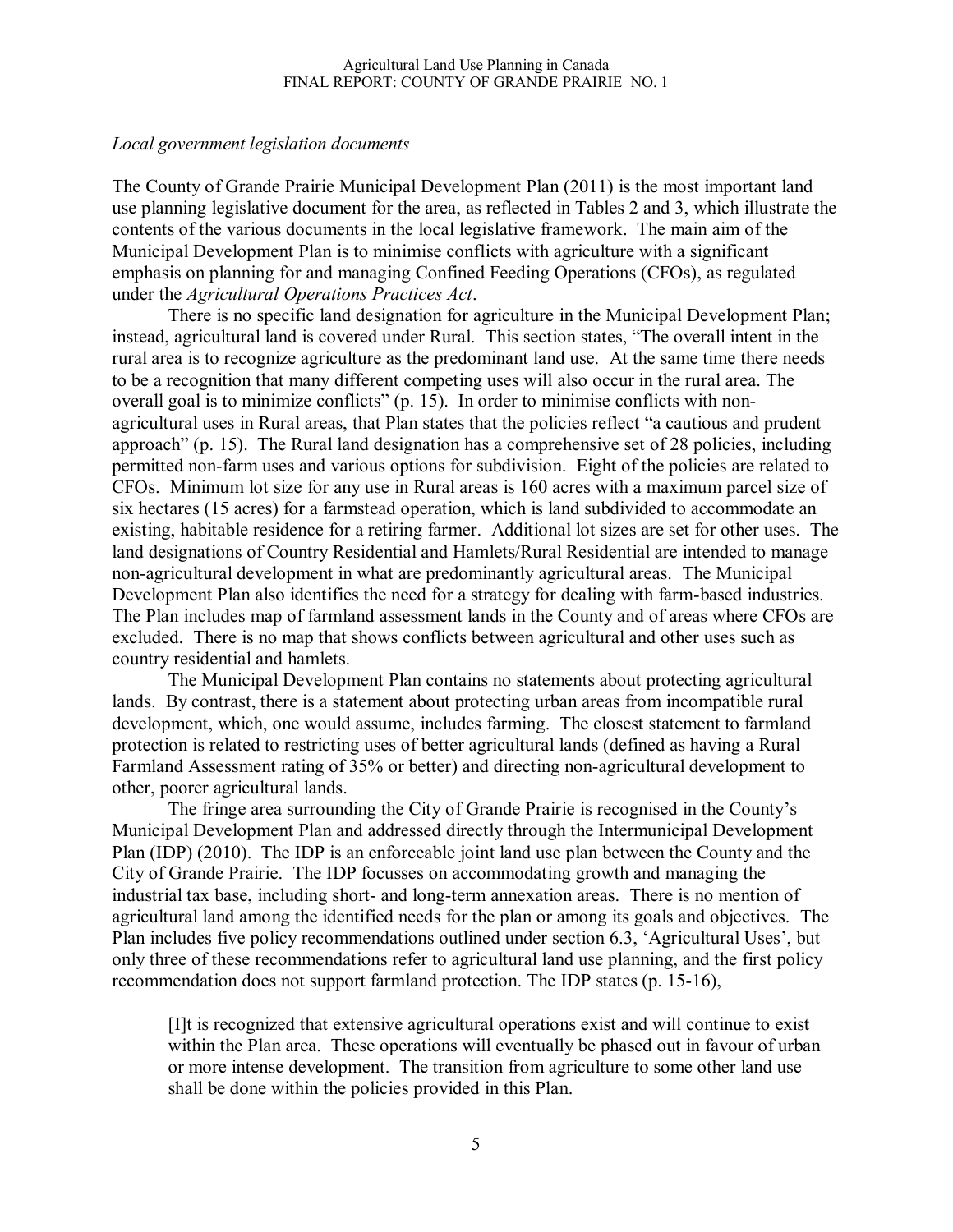Rather than encourage urban and industrial developmental projects to locate to more favourable areas to carry out development, the IDP recognises that "in areas where agricultural operations abut urban development, the municipalities shall send information to the urban landowners advising of the possible nuisances arising from the agricultural operation on the urban landscape" (IDP, p. 16).

The County's Land Use Bylaw (Bylaw #2680) sets out the district zoning for agricultural uses (AG), which regulates permitted agricultural uses and discretionary uses. The AG district includes regulations for farmstead lot sizes (min: 2 ha; max. 6 ha). The minimum lot area of other uses is 58 ha. One subdivision of a quarter section is permitted for the following reasons: farmsteads, abandoned farmsteads, and fragmented parcels.

Two of the local documents refer to provincial legislative acts: the Municipal Development Plan (2009) and the County of Grande Prairie Municipal Commission Bylaw. These documents refer to the *Municipal Government Act*, which states:

in preparing a land use bylaw, the municipality must consider the protection of agricultural operations unless ALSA regional plan requires agricultural operations to be protected or requires agricultural land or land for agricultural purposes to be protected, conserved or enhanced, in which case the municipality must comply with the ALSA regional plan (*Municipal Government Act*, p. 217)

### *Local government policy documents*

The local policy documents for the County of Grande Prairie also lack depth and context for agricultural land use planning and farmland protection, as reflected in the results of our analysis (Table 4). The ICSP, under its goal to encourage community development, aims to concentrate growth and higher densities in its urbanised areas in order to support the preservation of rural areas for rural-based land uses. One strategy (#9) is directed at maintaining and promoting "viable agricultural communities across the County." This strategy includes supporting the ASB, investing in support programs, supporting environmentally sustainable agricultural practices, and working with the industry. The Regional Sustainability Plan presents an action to preserve agricultural land; however, this statement appears to be limited to the agricultural lands in the fringe area of the City of Grande Prairie, which the IDP identifies as areas for future nonagricultural development. The recently completed report, Municipal Perspectives of the Land Use Framework: A Position Paper for the Upper Peace and Lower Peace Regions (2012), has an extensive contextual background and map; however, it does not have adequate references to provincial legislation, policy recommendations, or regulations. Fragmentation and degradation of farmland are identified as key issues, as is large-lot residential development. However, these concerns appear to be more important for the other municipalities in the region, but not the County of Grande Prairie. The Upper Peace Region Regional Plan is currently under development, and has the potential to improve the legislative framework for the County of Grande Prairie.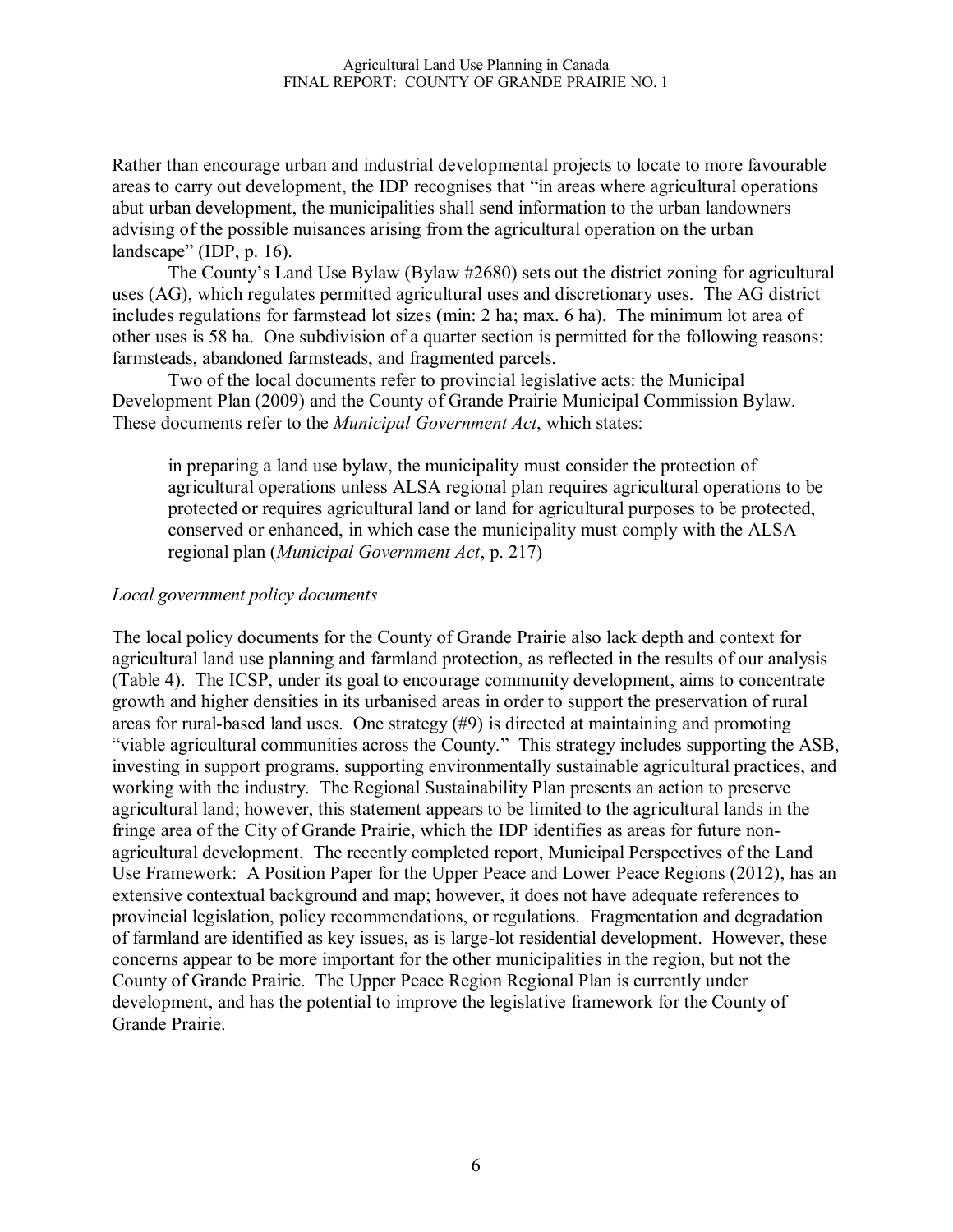#### Agricultural Land Use Planning in Canada FINAL REPORT: COUNTY OF GRANDE PRAIRIE NO. 1

## Table 2. Contents of local agricultural land use legislative documents

| Name of document                                                      | Legislative<br>Context<br>(Provincial) | <b>Background</b> | <b>Vision, Goals,</b><br>Objectives,<br><b>Recommendations</b> | <b>Regulations</b><br>(enforceable)<br>policies,<br>procedures) | <b>Maps</b> |
|-----------------------------------------------------------------------|----------------------------------------|-------------------|----------------------------------------------------------------|-----------------------------------------------------------------|-------------|
| County of Grande Prairie Municipal Development Plan (2011)            |                                        |                   |                                                                | $\checkmark\checkmark$                                          |             |
| County of Grande Prairie Intermunicipal Development Plan (2010)       |                                        |                   |                                                                |                                                                 |             |
| County of Grande Prairie Land Use Bylaw No. 2680 (2014)               |                                        |                   |                                                                |                                                                 |             |
| County of Grande Prairie Municipal Planning Commission Bylaw No. 2204 |                                        |                   |                                                                |                                                                 |             |

## Table 3. Breadth and depth of legislative context

|                                                                       |        | Legislative context (legislation and policies) |        |         |             | Governance |                |             |
|-----------------------------------------------------------------------|--------|------------------------------------------------|--------|---------|-------------|------------|----------------|-------------|
|                                                                       |        | <b>CFO</b>                                     |        | Sub/Dev |             | LU         |                |             |
| <b>Name of Document</b>                                               | MG Act | (AOPA)                                         | SC Act | Reg     | <b>ALSA</b> | Policy     | $\mathbf{ASB}$ | <b>NRCB</b> |
| County of Grande Prairie Municipal Development Plan (2011)            |        | $\checkmark$                                   |        |         |             |            |                |             |
| County of Grande Prairie Intermunicipal Development Plan (2010)       |        |                                                |        |         |             |            |                |             |
| County of Grande Prairie Land Use Bylaw No. 2680 (2014)               |        |                                                |        |         |             |            |                |             |
| County of Grande Prairie Municipal Planning Commission Bylaw No. 2204 |        |                                                |        |         |             |            |                |             |

## Table 4. Contents of local land use policy documents

| Name of document                                                                                                         | Legislative<br>Context<br>(Provincial) | <b>Background</b> | <b>Vision, Goals,</b><br>Objectives,<br><b>Recommendations</b> | <b>Regulations</b><br>(enforceable)<br>policies.<br>procedures) | <b>Maps</b> |
|--------------------------------------------------------------------------------------------------------------------------|----------------------------------------|-------------------|----------------------------------------------------------------|-----------------------------------------------------------------|-------------|
| Grande Prairie Regional Sustainability Plan                                                                              |                                        |                   |                                                                |                                                                 |             |
| Integrated Community Sustainability Plan for Grande Prairie County, 2008<br>$(2009 - 2013)$                              |                                        |                   |                                                                |                                                                 |             |
| Strategic Priorities Plan (2014-2017) Summary Document                                                                   |                                        |                   |                                                                |                                                                 |             |
| Municipal Perspectives of the Land Use Framework- A Position Paper for the<br>Upper Peace and Lower Peace Regions (2012) |                                        | $\checkmark$      |                                                                |                                                                 |             |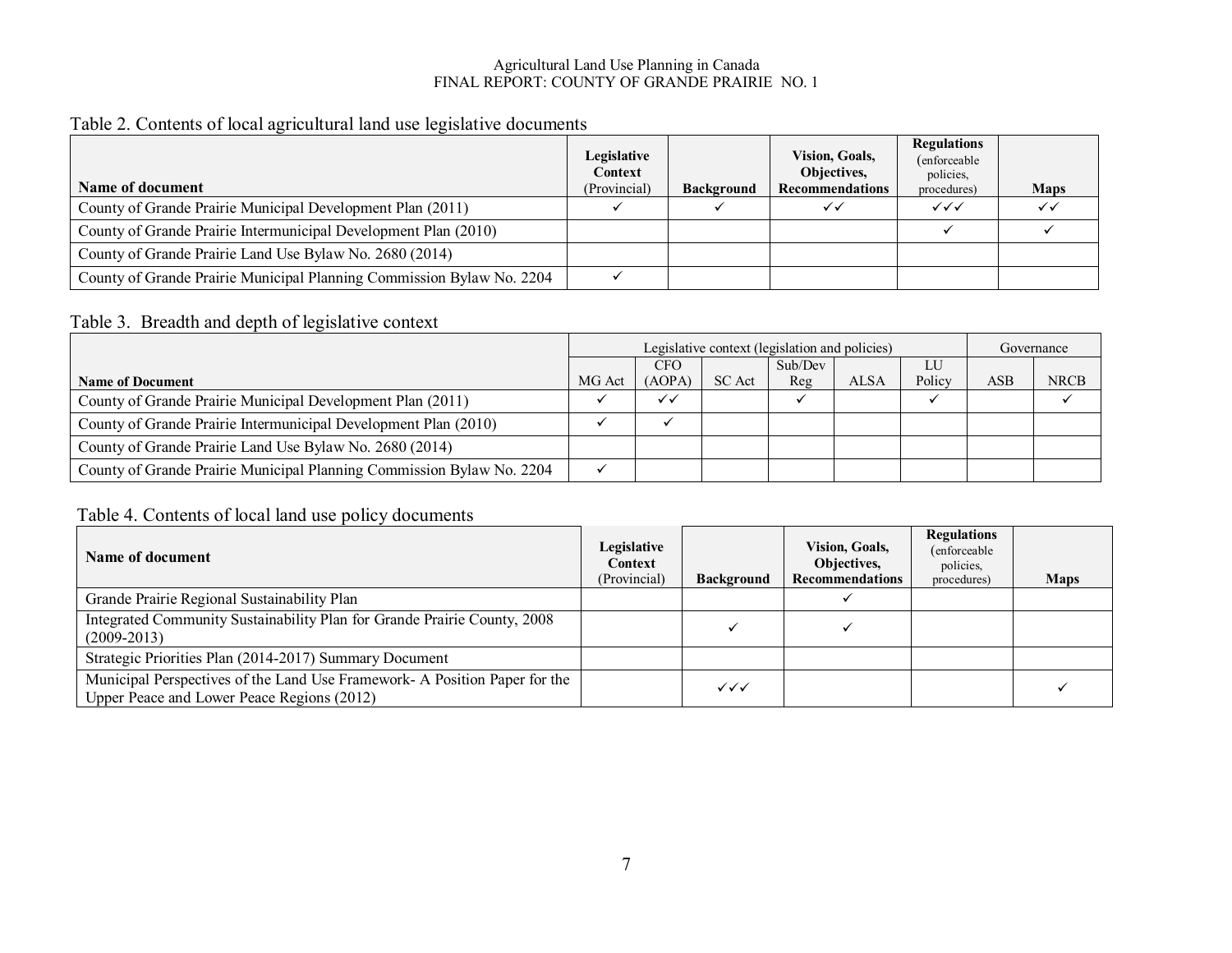#### Policy regimes

The two policy regimes of farmland preservation and global competitiveness have influenced agricultural land use policy and legislation for over forty years. Food sovereignty, and its associated concerns with food security and demand for local food, is a nascent policy regime that is influencing agricultural land use planning. Within this context, the aim of our analysis was to assess how issues, ideas, interests/actors and institutions associated with the three policy regimes influence local agricultural planning processes, including decisions about zoning, official plans, boundary adjustments, land division and servicing, and, as well, to assess the extent to which agricultural land use planning encompasses a comprehensive view of food systems planning, activities, and issues.

To complete the assessment of the presence and importance of the policy regimes we examined the documents that comprise the legislative framework. Presence and importance were measured as a function of both the level of influence of words, concepts, and statements that appear in the documents and of the placement of these words, concepts, and statements within each document. The criteria for measuring the policy regime statements are presented in Appendix: Criteria for determining level of influence of policy regimes.

Very few of the local policy and legislation documents contain any references to the defined policy regimes. The only documents containing references to any of the policy regimes are the County's ICSP, Regional Sustainability Plan, and the position paper on the Land-use Framework prepared by the Mackenzie Municipal Services Agency (Table 5). These documents referred to the farmland preservation policy regime. Neither global competitiveness nor food sovereignty is referenced within the documents, and appear to have little to no formal influence over the land use planning process within the region. The relevant statements are shown in Table 6. The ICSP recognises the importance of identifying areas of high quality agricultural land and minimising non-agricultural development on these lands. The position paper on the Land-use Framework focus on fragmentation and conversion, as identified in the Framework as key issues.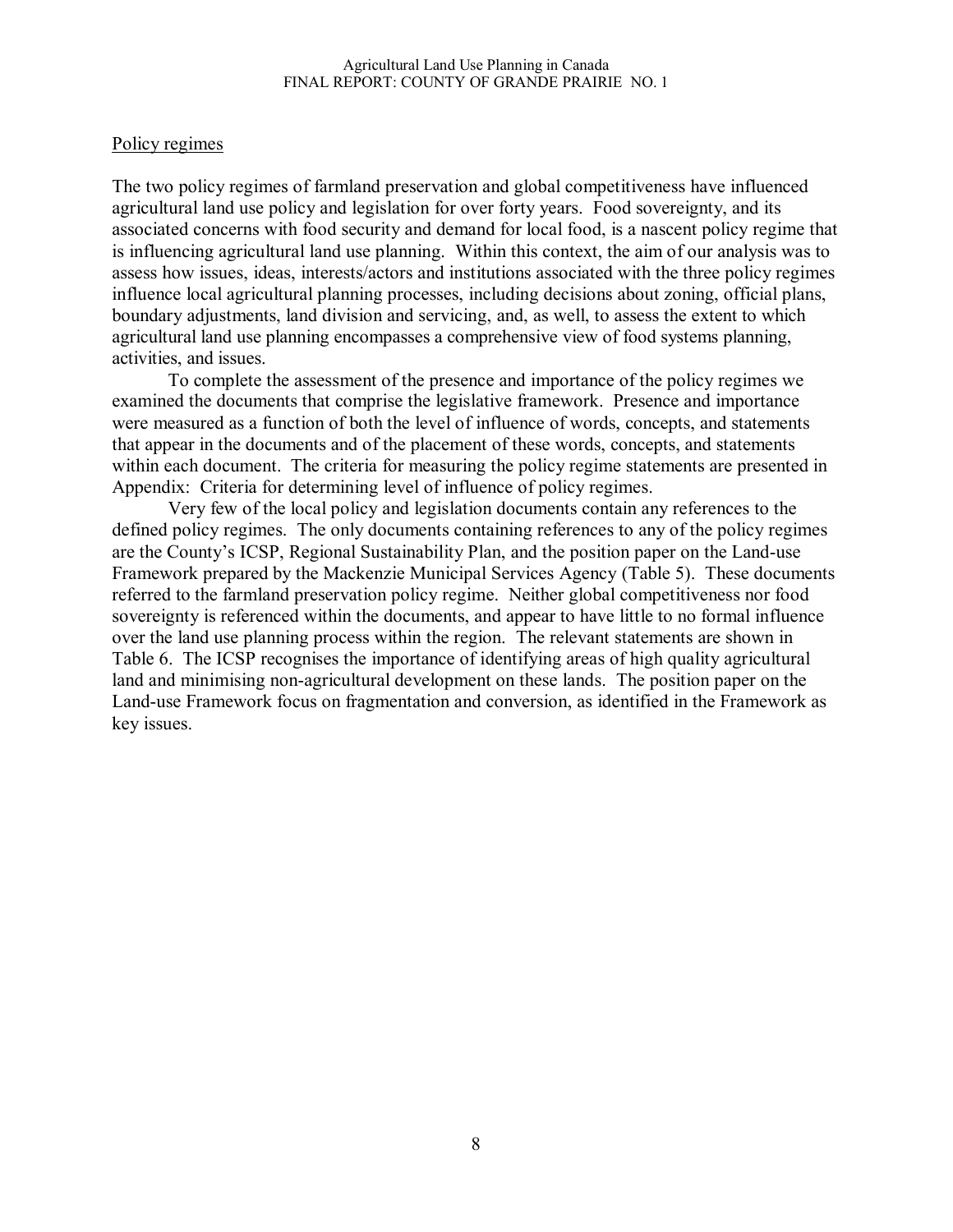#### Agricultural Land Use Planning in Canada FINAL REPORT: COUNTY OF GRANDE PRAIRIE NO. 1

## Table 5. Analytical framework for policy regimes at local level: documents

|                                                                       |                         | <b>FARMLAND PRESERVATION</b>                                |                                 |                       |                              |  |  |  |
|-----------------------------------------------------------------------|-------------------------|-------------------------------------------------------------|---------------------------------|-----------------------|------------------------------|--|--|--|
|                                                                       |                         | <b>Vision, Goals, Objectives,</b><br><b>Recommendations</b> | <b>Driving Issues, Concerns</b> | <b>Regulations</b>    | <b>Action Items</b>          |  |  |  |
| nce<br>lπ<br>E<br>Ξ<br>亘<br>$\mathbf{r}$<br>$\Box$<br>$\omega$<br>۰L. | <b>High Influence</b>   |                                                             | Position Paper on LUF           |                       |                              |  |  |  |
|                                                                       | <b>Medium Influence</b> | Position Paper on LUF                                       |                                 |                       |                              |  |  |  |
|                                                                       | <b>Low Influence</b>    | <b>ICSP</b>                                                 |                                 | Position Paper on LUF | Regional Sustainability Plan |  |  |  |

# Table 6. Analytical framework for policy regime at local level: statements

|                                    |                         | <b>FARMLAND PRESERVATION</b>                                                                                                                                                                                                                                                                                                                        |                                                                                             |                                                                                                                                                                |                                                                                                  |  |  |
|------------------------------------|-------------------------|-----------------------------------------------------------------------------------------------------------------------------------------------------------------------------------------------------------------------------------------------------------------------------------------------------------------------------------------------------|---------------------------------------------------------------------------------------------|----------------------------------------------------------------------------------------------------------------------------------------------------------------|--------------------------------------------------------------------------------------------------|--|--|
|                                    |                         | Vision, Goals, Objectives,<br><b>Recommendations</b>                                                                                                                                                                                                                                                                                                | <b>Driving Issues, Concerns</b>                                                             | <b>Regulations</b>                                                                                                                                             | <b>Action Items</b>                                                                              |  |  |
|                                    | <b>High Influence</b>   |                                                                                                                                                                                                                                                                                                                                                     | • Reduce the fragmentation and<br>conversion of agricultural land to<br>non-compatible uses |                                                                                                                                                                |                                                                                                  |  |  |
| Influence<br>$\mathbf{d}$<br>Level | <b>Medium Influence</b> | • Ensure a co-ordinated approach to<br>preserve agricultural lands<br>• Stop subsidizing water and sewer<br>systems that encourage sprawl and<br>further fragment the agricultural land<br>base<br>• Encourage intensification and infill<br>development<br>•Large lot development should be<br>limited to areas where agriculture is<br>not viable |                                                                                             |                                                                                                                                                                |                                                                                                  |  |  |
|                                    | <b>Low Influence</b>    | · Identify areas of high agricultural<br>land quality and minimize non-<br>agricultural development<br>• By concentrating growth in these<br>areas, the County encourages the<br>preservation of rural areas for rural<br>based land uses.                                                                                                          |                                                                                             | • Minimising the amount of land that<br>is taken from undeveloped or<br>extensive agricultural use<br>• Encouraging high density where<br>redevelopment occurs | • Create policies to preserve forest and<br>agricultural land as identified in the<br><b>IDP</b> |  |  |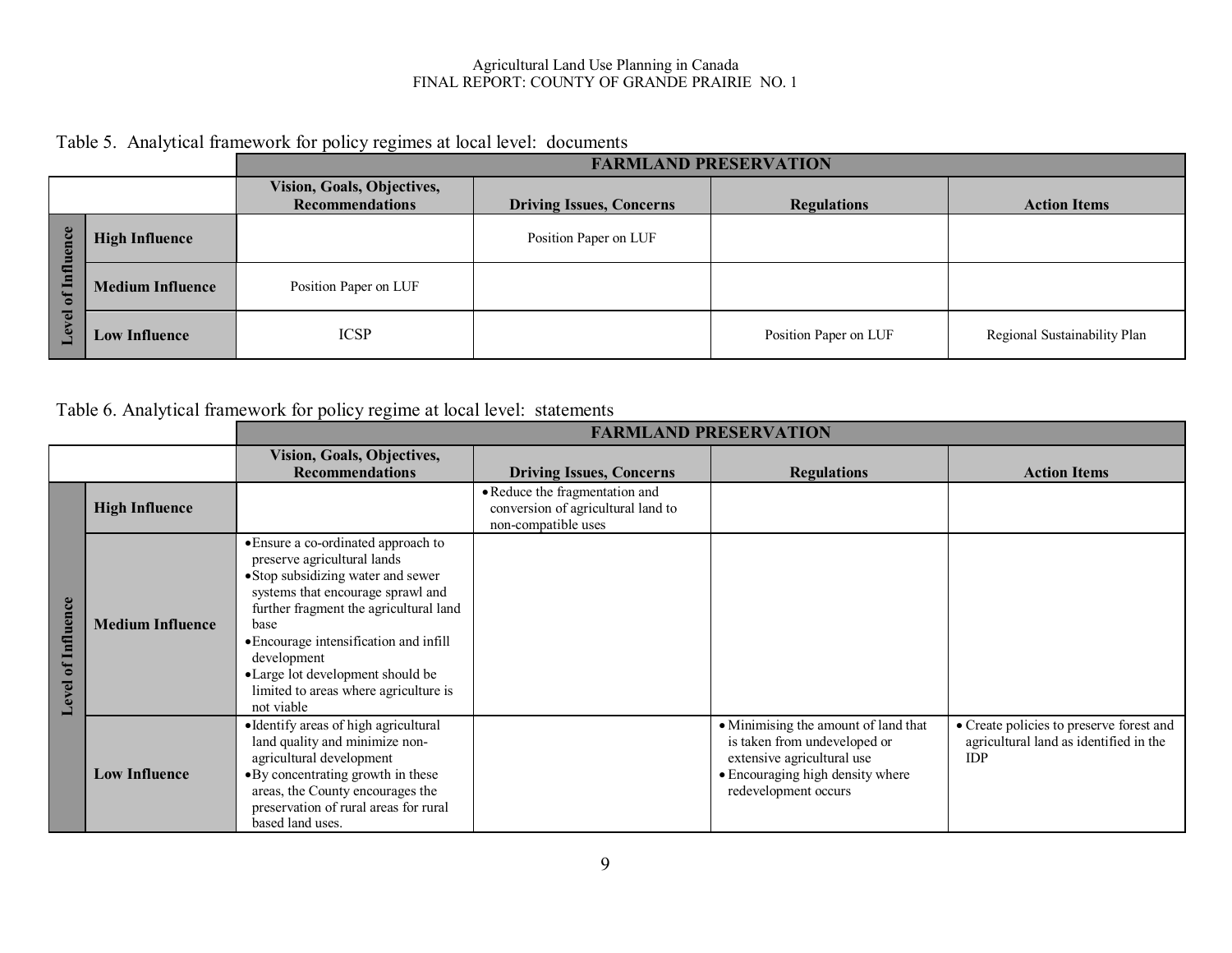# **Discussion**

Our overall aim for the project is to identify principles and beneficial practices that represent land use planning solutions that protect farmland. As a step toward this final aim we identified four principles that guided our analysis: maximise stability, minimise uncertainty, integrate across jurisdictions; and accommodate flexibility. In this section we discuss the strength of the legislative framework for the County of Grande Prairie No. 1.

### Maximise stability

A stable legislative framework for protecting farmland is one that is not easily changed at the whim of shifting political interests; it is well-entrenched in acts of legislation, policy, and governance structures that are based on clear, concise language, and can hold up to court challenge. A key element of stability is a clear statement of purpose regarding farmland protection among the primary goals and objectives within each enforceable document. Thus, stability is a critical measure of the strength of an agricultural land use planning framework. The County of Grande Prairie's legislative framework for the protection of agricultural land lacks stability. Although the County's Municipal Development Plan has enforceable legislative documents for general land use planning for agricultural lands, there is no stated commitment to farmland protection. The closest statement to farmland protection is to direct non-agricultural development away from better agricultural lands. At the same time, the legislative documents set out a number of permitted uses and subdivisions. There is no plan specifically for agriculture.

#### Minimise uncertainty

The presence of uncertainty, typically introduced via ambiguous language, exceptions or gaps, is a critical measure of the weakness of an agricultural land use planning framework. Thus, in addition to maximising the stability of a legislative framework through enforceable policies, people want to know they can rely on these rules and regulations to be applied consistently under different circumstances.

The current legislative framework for the protection of agricultural land in the County of Grande Prairie contributes to uncertainty. The most influential documents within the legislative framework lack substantial references to agricultural land protection. The Intermunicipal Development Plan recognises that "[extensive agricultural operations] will eventually be phased out in favour of urban or more intense development. The transition from agriculture to some other land use shall be done within policies provided in this Plan" (p. 16). These statements increase the uncertainty about the future of agricultural lands. The absence of a completed agricultural plan is significant in this regard.

Although there is not an explicit commitment to protecting farmland, the designations of Country Residential and Hamlet/Rural Residential uses help to minimise uncertainty by stating where non-agricultural developments are preferred. Similarly, the Municipal Development Plan helps to minimise uncertainty by providing detailed criteria to guide applications for development in these areas.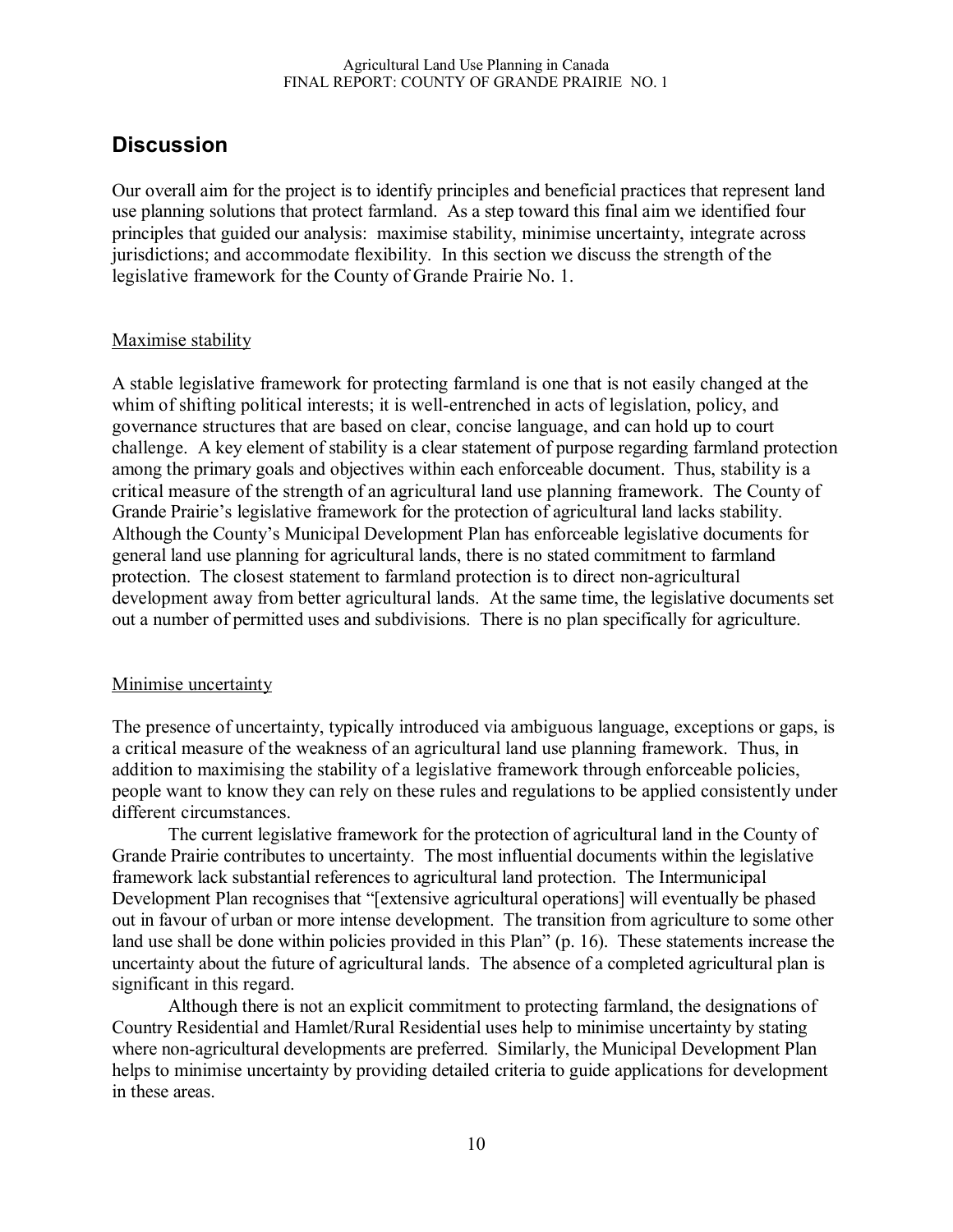#### Agricultural Land Use Planning in Canada FINAL REPORT: COUNTY OF GRANDE PRAIRIE NO. 1

#### Integrate public priorities across jurisdictions

Integrating policies and priorities across jurisdictions is a foundation for building cohesion across provincial, regional, and local governments. One can also think of integration as a formal "linkage" that provides consistency among them. In order to successfully integrate policies across jurisdictions there must be sufficient details about the legislative context that guides and constrains local government plans and strategies. By this measure of integration, we found that the level of integration is poor. From the provincial perspective, the 1996 provincial Land Use Policies has relatively weak language; municipalities are "encouraged" to address various concerns, rather directed to do so. Similarly, the policy assigns to municipalities the responsibility to "interpret and apply the Land Use Policies" in a "locally meaningful and appropriated fashion" (Alberta Municipal Affairs, 1996, p. 3). Thus, the requirements for integrating with provincial priorities are limited. Within the local legislative framework, there are minimal references to provincial legislation and priorities. There is a high level of horizontal integration in the Intermunicipal Development Plan, which is its purpose; the IDP is designed to remove agricultural uses from the fringe area. The County's limited ability to exercise authority over some land uses also limits its ability to integrate with provincial priorities.

#### Accommodate flexibility

Creating an effective legislative framework is an act of balance, without being too stable so that it cannot be changed when needed or too strict so that it cannot be applied in a range of circumstances. Thus, flexibility is necessary in order to moderate the restrictive effects of maximising stability and minimising uncertainty. The means to accommodate flexibility is typically done through governance mechanisms. However, in the absence of a high level of stability and integration, flexibility can be problematic because the effect is not to accommodate but to introduce uncertainty. This appears to be the case for the County of Grande Prairie.

As noted above, the local legislative framework for farmland protection in the County lacks stability and has a low level of integration with provincial legislation. Although the Municipal Development Plan has policy to restrict uses of better agricultural land, it also permits a number of non-farm uses and options for subdivision, while also accommodating a higher level of flexibility on other agricultural lands. As stated, "On lands not considered to be better land, there will be *more flexibility* to develop nonagricultural uses" (MDP, p. 15; emphasis added). In order to minimise the level of uncertainty introduced by this policy objective, the Plan sets out the criteria that will be considered. The extent of the criteria, however, may give an overall impression that the government is open to a wide range of non-agricultural uses, which undermines the interest in restricting uses on better agricultural lands and may contribute to uncertainty.

#### Influence of policy regimes

The three policy regimes appear to have little influence on the legislative framework for the County of Grande Prairie, as reflected in the documents themselves. Only farmland preservation is identified among the documents, but references are limited to two aspirational documents. There are no references to the policy regimes of food sovereignty and global competitiveness. Although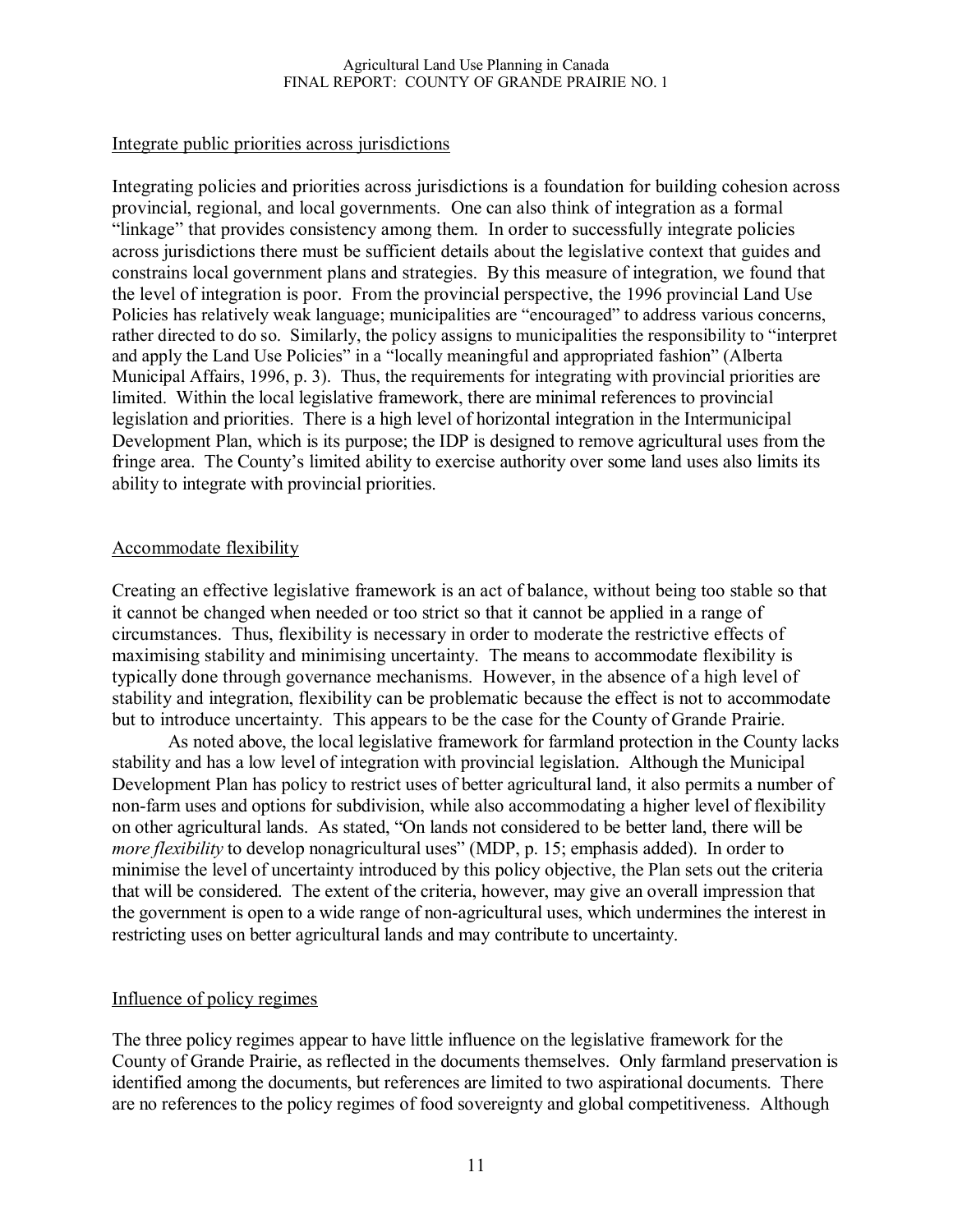the policy regime of global competitiveness is not evident within the local documents of the legislative framework, given the exposure of the region to the global economy through agriculture and energy it is likely that global competitiveness plays a dominant role in policy discussions and public debate.

#### Farmland fragmentation

The primary land use planning tool for preventing fragmentation is large minimum lot sizes. Thus, sub-dividing into smaller lots is in direct conflict with the over-riding goal to not fragment the land base. As stated in the County's Municipal Development Plan (6.1), "extensive agriculture will have preference over other land uses" in Rural areas and the minimum size for any use in the County, unless otherwise specified, is 160 acres. By these policies, the preference for large lots in the County is consistent with regional and province-wide concerns for fragmentation of the farm land base.

In other jurisdictions in Canada, policies to maintain large lots for agriculture are a source of concern for people promoting small-lot agriculture, which is often associated with food security. This source of tension is not evident in the local legislative framework in the County of Grande Prairie.

#### Natural resource developments

The state of agricultural land use planning is assessed most often within the context of urban development. In Alberta, pressures also come from natural resource developments, such as forestry, oil and gas, and mining. As stated in the Municipal Development Plan (p. 25),

Other industries, particularly those directly related to the natural resources in the area, locate in close proximity to the resources the industry services. For the most part, the ability of the County to influence the locations is limited. Gas plants, pulp mills and other large resource uses require Provincial Government approval. Once approved by the government, the County must rezone the land to accommodate the use. Therefore the role of the County is limited to commenting to the relevant Provincial agencies. The plan will outline the County policies regarding major resource development which will become the basis for making comments to the Province.

Thus, while natural resource developments have a significant presence in the region, it appears that municipal governments have little influence over land use decisions that are affected directly by these developments.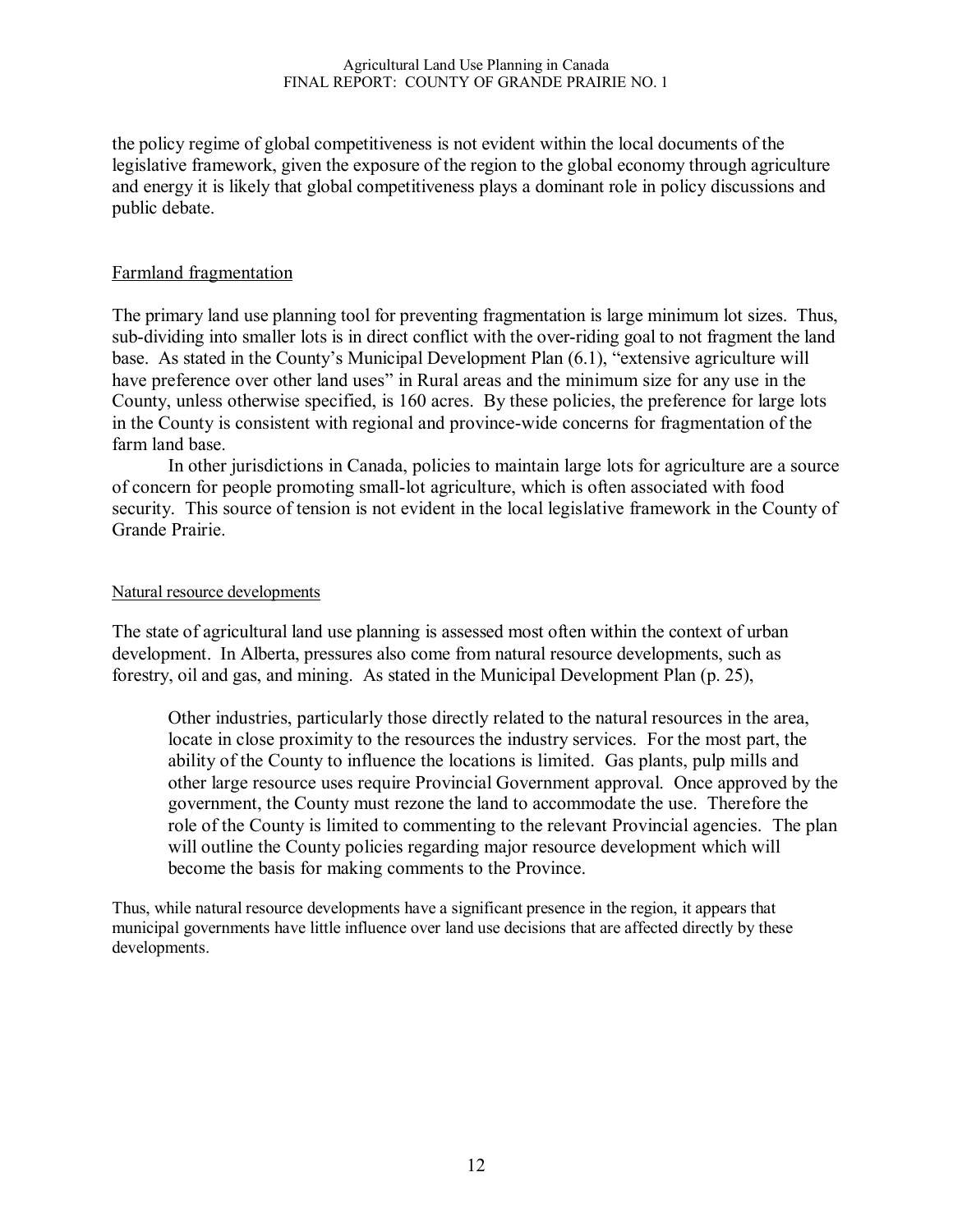# **Conclusion**

Overall, the County of Grande Prairie No. 1 has a weak legislative framework for the protection of agricultural land. The local legislative documents provide a minimum level of stability for agricultural land use planning. However, due to the absence of a stated commitment to protecting farmland, there is a high level of uncertainty about the future of agricultural lands. This weak position is reinforced by a lack of vertical integration with provincial policies, except for Confined Feeding Operations.

The Government of Alberta has been implementing its Land Use Framework since 2008. Although the Upper Peace Region Regional Plan has not yet been started, this plan has the potential to change and strengthen agricultural land use planning and farmland protection in the region.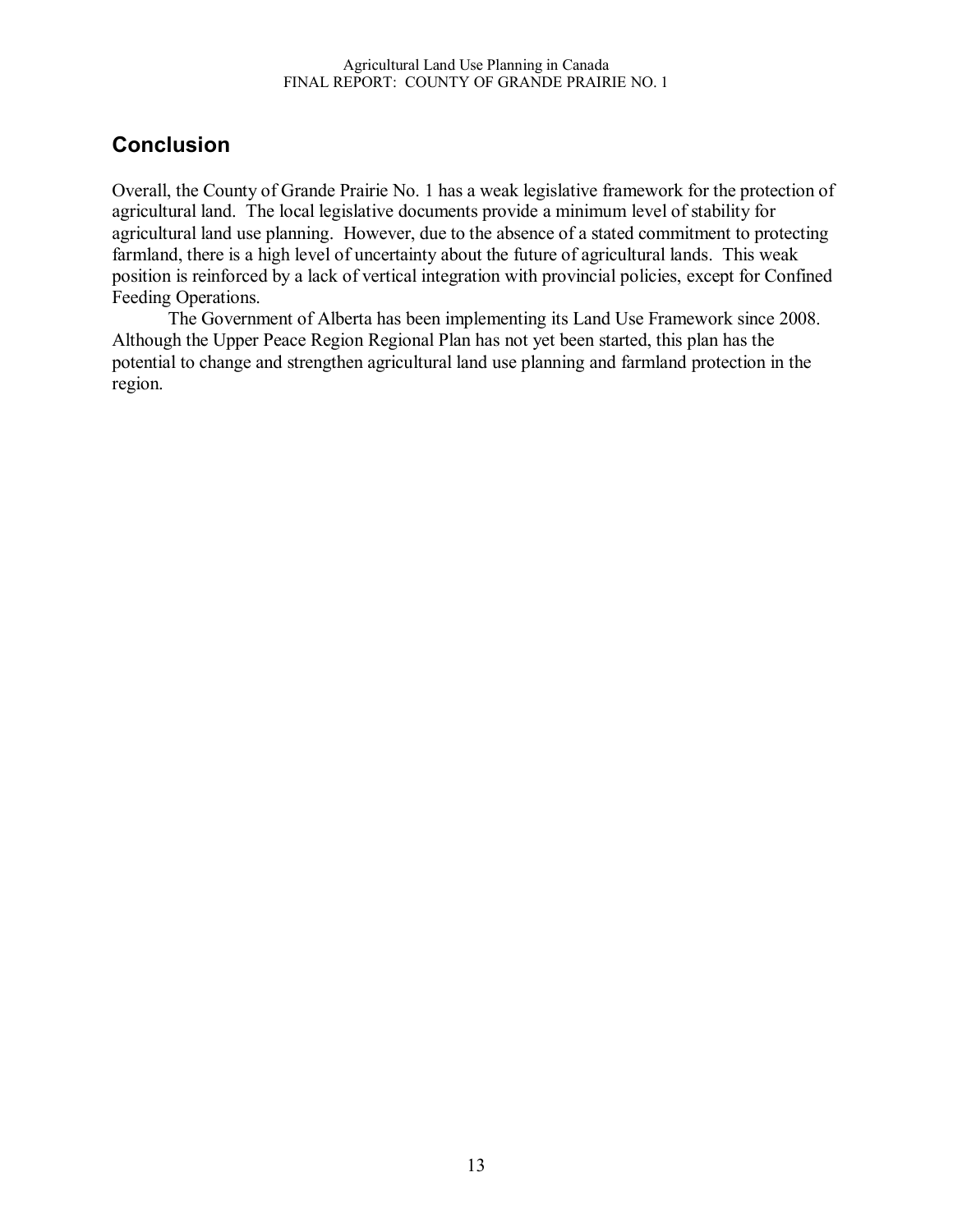# **References**

Agricultural Service Board Homepage, 2011-2014. http://www1.agric.gov.ab.ca/\$department/deptdocs.nsf/all/rsv13511

Alberta, Canada. Oil and Gas: About the Industry, June 2014. http://www.albertacanada.com/business/industries/og-about-the-industry.aspx (accessed September 6, 2014).

Alberta: Environment and Sustainable Resource Development https://landuse.alberta.ca/PlanforAlberta/LandUsePlanning/Pages/default.aspx

Agriculture Service Board [ASB], 2013. Orientation Manual for Members. On-line: http://www1.agric.gov.ab.ca/\$Department/deptdocs.nsf/all/rsv13511/\$FILE/orientationmanual.pdf.

Connell, D. J. (2009). Planning and Its Orientation to the Future. *International Planning Studies, 14*(1), 85-98.

County of Grande Prairie No. 1., 2008. *Integrated Community Sustainability Plan for County of Grande Prairie*. Grande Prairie, AB: County of Grande Prairie. On-line: http://www.countygp.ab.ca/assets/Departments/Planning~Development~Services/Docs/integratedcommunity-sustainability-plan.pdf

County of Grande Prairie No. 1., 2010a. *County of Grande Prairie Municipal Development Plan*. Grande Prairie, AB: County of Grande Prairie. On-line: http://www.countygp.ab.ca/assets/Departments/Planning~Development~Services/Docs/municipaldevelopment-plan.pdf

County of Grande Prairie No. 1., 2010b. *Intermunicipal Development Plan*. Grande Prairie, AB: County of Grande Prairie. On-line:

http://www.countygp.ab.ca/assets/Departments/Planning~Development~Services/Docs/intermunic ipal-development-plan.pdf

County of Grande Prairie No. 1., 2011. *Municipal Development Plan.* Grande Prairie, AB: County of Grande Prairie. On-line: http://www.countygp.ab.ca/assets/Departments/Planning~Development~Services/Docs/municipaldevelopment-plan.pdf

County of Grande Prairie No. 1., 2014. *Strategic Priorities (2014-2017) Summary Document*. Grande Prairie, AB: County of Grande Prairie. On-line: http://www.countygp.ab.ca/assets/Government/Docs/Strategic%20Plan%20Overview%202014- 2017.pdf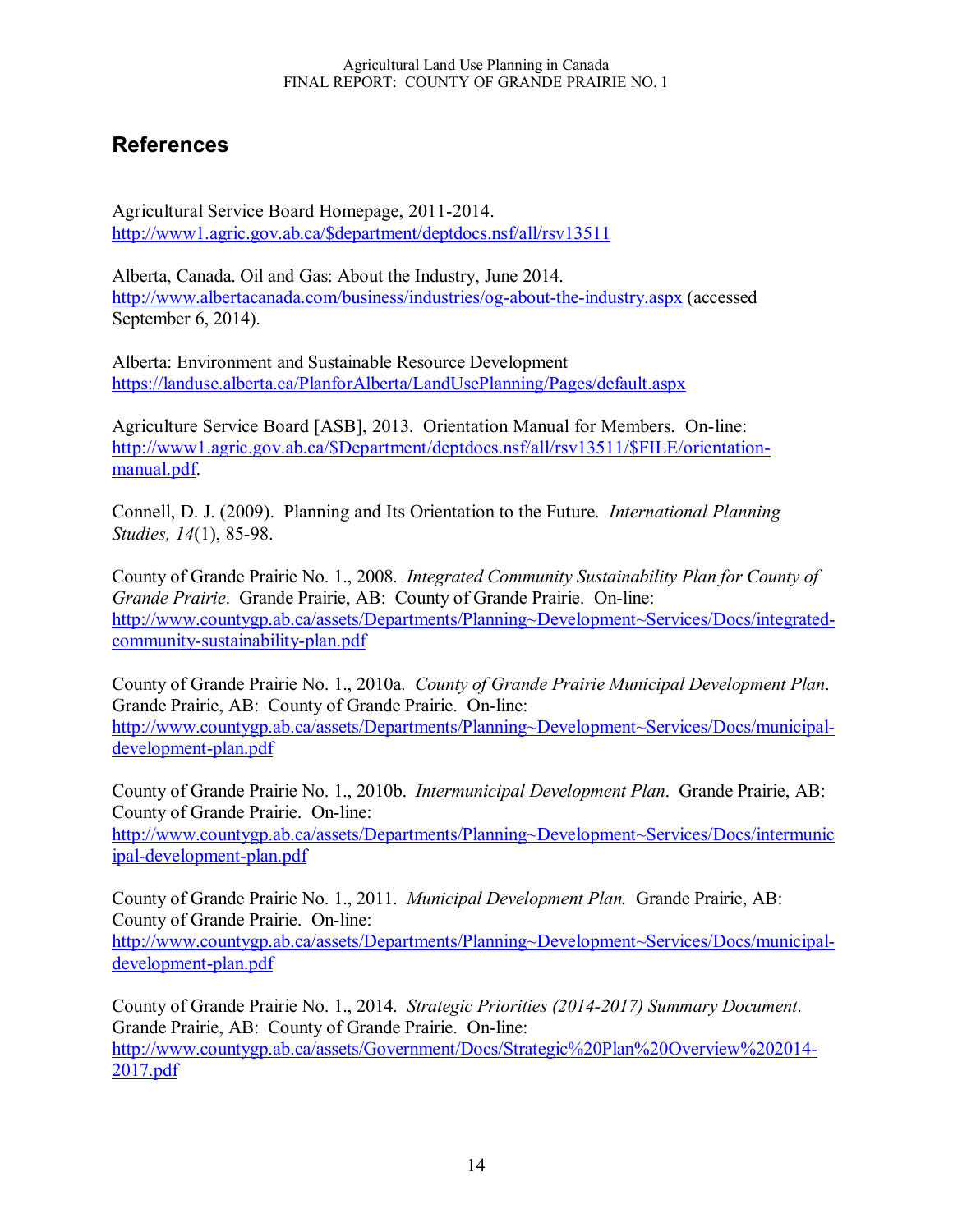#### Agricultural Land Use Planning in Canada FINAL REPORT: COUNTY OF GRANDE PRAIRIE NO. 1

County of Grande Prairie No. 1, 2012. County Releases Population Estimates. Media release, November 5, 2012.

http://www.countygp.ab.ca/assets/News/2012/2012Nov5\_County%20Releases%20Population%20 Estimates.pdf.

County of Grande Prairie No. 1., 2015. Agriculture. On-line: http://www.countygp.ab.ca/EN/main/departments/agriculture.html.

Canadian Soil Information Service, 2015. Soil Capability for Agriculture- Grande Prairie, June 25, 2013. Government of Canada. Agriculture and Agri-Food Canada. On-line: http://sis.agr.gc.ca/cansis/publications/maps/cli/250k/agr/cli\_250k\_agr\_83m.jpg.

Mackenzie Municipal Services Agency, 2012. Municipal Perspectives of the Land-use Framework: A Position Paper for the Upper and Lower Peace Regions (Draft for Municipal Review). Mackenzie Municipal Services Agency. On-line: http://www.clearhillscounty.ab.ca/cms/doc\_view/374-042412-landuseframework.

Ministry of Environment and Sustainable Resource Development, 2008. *Land-use Framework.* Edmonton, AB: Government of Alberta. On-line: https://landuse.alberta.ca/LandUse%20Documents/LUF%20Annual%20Progress%20Report%20 2013.pdf.

Runka, G., 2006. "BC's Agricultural Land Reserve – Its Historical Roots." Seminar presented at *Planning for Food*, World Planners Congress, Vancouver, BC, June 21, 2006.

Smith, B., 1998. *Planning for Agriculture.* Victoria, BC: Agricultural Planning Commission.

Statistics Canada, 2011. Census of Agriculture, Farm and Farm Operator Data, catalogue no. 95- 640-XWE. http://www29.statcan.gc.ca/ceag-web/eng/community-agriculture-profile-profilagricole.action?geoId=487019006&dataType=1 .

Statistics Canada. 2012. Grande Prairie County No. 1, Alberta (Code 4819006) and Division No. 19, Alberta (Code 4819) (table). Census Profile. 2011 Census. Statistics Canada Catalogue no. 98- 316-XWE. Ottawa. Released October 24, 2012. http://www12.statcan.gc.ca/censusrecensement/2011/dp-pd/prof/index.cfm?Lang=E.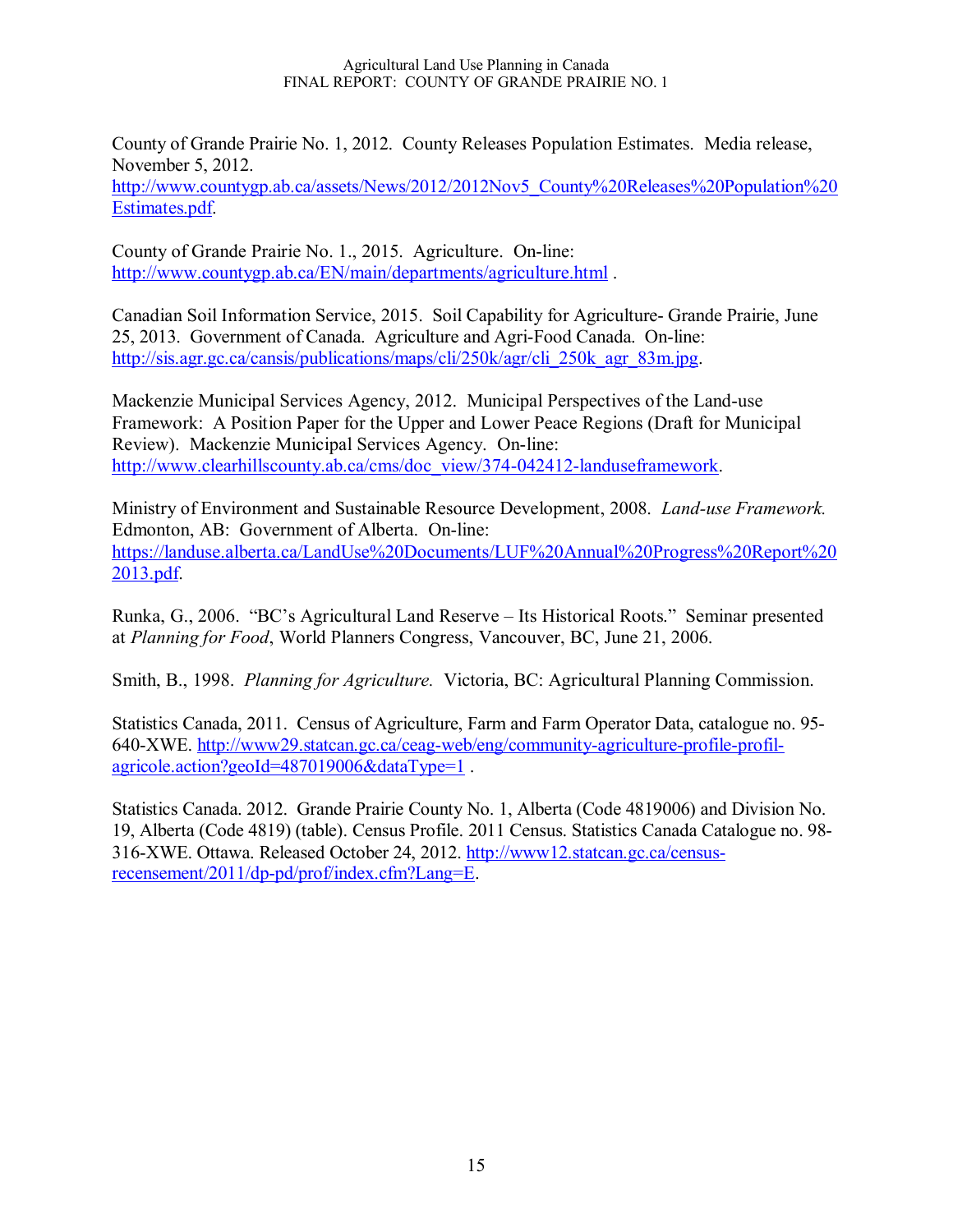# **Appendix: Glossary**

#### **Policy**:

A formal statement of intent; principles, rules, or guidelines that are designed to determine or influence major decisions or actions and all activities that fall within the domain of the policy.

#### **Enforceable policy**:

Policy with clear statements of intent to enforce (often with penalty for failing to follow the policy)

#### **Aspirational policy**:

Policy without clear statements of intent to enforce (often with penalty for failing to follow the policy); a broad statement about desired outcomes, objectives, or activities

#### **Enabling policy**:

Policy with clear statements of intent to implement a policy (e.g., provide resources)

#### **Policy regime:**

A policy regime and its changes refer to the combination of issues, ideas, interests, actors and institutions that are involved.

#### **Legislation**:

A law (or Order in Council) enacted by a legislature or governing body; can have many purposes: to regulate, to authorize, to proscribe, to provide (funds), to sanction, to grant, to declare or to restrict.

#### **By-law** (bylaw):

Local laws established by municipalities as regulated by the provincial government. Note: for our purposes, a by-law is considered part of legislation.

#### **Regulation** (pursuant to Act):

Is a form of legislation (law) designed with the intent to regulate; a rule or law designed to control or govern conduct; creates, limits, constrains a right, creates or limits a duty, or allocates a responsibility.

#### **Governance**:

Methods, systems, or processes of governing; the act of implementing policy and legislation. For our purposes we are concerned with groups (e.g., commissions, advisory committees) that have the authority to apply, review, or enforce policy and legislation specific to agricultural land use planning.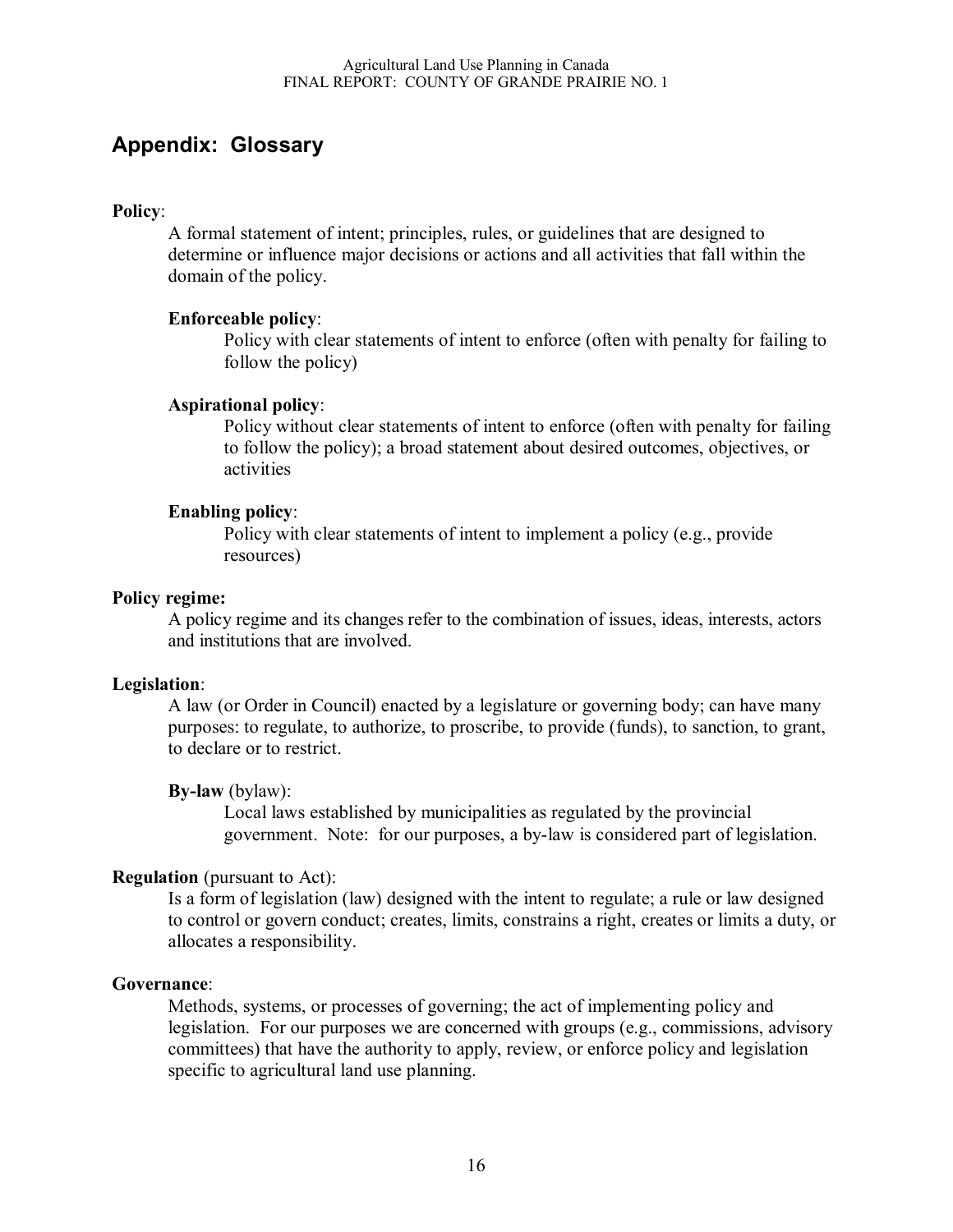# **Appendix: Criteria for Evaluating Content of Legislative Framework**

### Legislation documents

|                        | <b>Legislative Context (Provincial)</b>                                                                                                                                                                                                                                                                      | <b>Background</b>                                                                                                                                                                                           | <b>Vision, Goals, Objectives</b>                                                                                                                                                                                  | <b>Local policies</b>                                                                                                                                                              | <b>Maps</b>                                                                                                                                                                                                                                                                       |
|------------------------|--------------------------------------------------------------------------------------------------------------------------------------------------------------------------------------------------------------------------------------------------------------------------------------------------------------|-------------------------------------------------------------------------------------------------------------------------------------------------------------------------------------------------------------|-------------------------------------------------------------------------------------------------------------------------------------------------------------------------------------------------------------------|------------------------------------------------------------------------------------------------------------------------------------------------------------------------------------|-----------------------------------------------------------------------------------------------------------------------------------------------------------------------------------------------------------------------------------------------------------------------------------|
| $\mathbf{0}$           | None                                                                                                                                                                                                                                                                                                         | None                                                                                                                                                                                                        | None                                                                                                                                                                                                              | None                                                                                                                                                                               | None                                                                                                                                                                                                                                                                              |
| ✓                      | Brief statements that include at least<br>one reference to the main provincial<br>legislation or policy related to<br>agricultural land use planning. Little<br>too context provided other than perhaps<br>a statement that acknowledges the local<br>governments duty to uphold these acts<br>and policies. | Very brief description of<br>agriculture background. This<br>may include a minimal section<br>or statistics on historical<br>context, background and<br>issues, and demographics on<br>agriculture/farming. | Includes a vision, goal, or<br>objective for agriculture but<br>with minimal explanation or<br>rationale.                                                                                                         | One or two brief statements about<br>agricultural land use policies,<br>perhaps with little context.                                                                               | Provides at least one (1)<br>general land use map(s) with<br>agricultural land use shown.                                                                                                                                                                                         |
| $\checkmark$           | Expanded statements that reference<br>more than one of the main provincial<br>legislation and policies and provides<br>added context to the above. Multiple<br>statements that outline how provincial<br>legislation and policies "fit" in the local<br>context.                                             | Includes multiple sections<br>dedicated to information and<br>statistics about agricultural<br>background. May also<br>reference an agricultural plan<br>or report.                                         | Includes a vision, goal, and<br>objective for agriculture with<br>a statement of explanation and<br>some action items.                                                                                            | Several statements (three to five)<br>about agricultural land use policy<br>presented within local context.<br>May also reference an agricultural<br>plan.                         | Provides at least one (1)<br>general land use map(s)<br>showing agricultural land uses<br>and at least one (1) agriculture<br>specific map showing<br>designated agricultural land.                                                                                               |
| $\checkmark\checkmark$ | Comprehensive that outlines how<br>provincial legislation and policies "fit"<br>in the local context May include<br>diagrams to help establish thread of<br>consistency among different levels of<br>government.                                                                                             | Comprehensive account of<br>agricultural background . May<br>also reference an agricultural<br>plan or report.                                                                                              | Includes a detailed section on<br>vision, goals, and objectives<br>for agriculture that outlines a<br>rationale and action items.<br>May also document relations<br>with other land uses and local<br>priorities. | Detailed section of agricultural<br>land use policy statements (more<br>than five) or agricultural sub-area<br>plan adopted as by-law. May also<br>reference an agricultural plan. | Provides two $(2)$ or more<br>agricultural land use maps<br>including a map showing<br>designated agricultural land.<br>May also include Other maps<br>to illustrate specific issues or<br>policies (future areas of study,<br>development permit areas,<br>current land tenure). |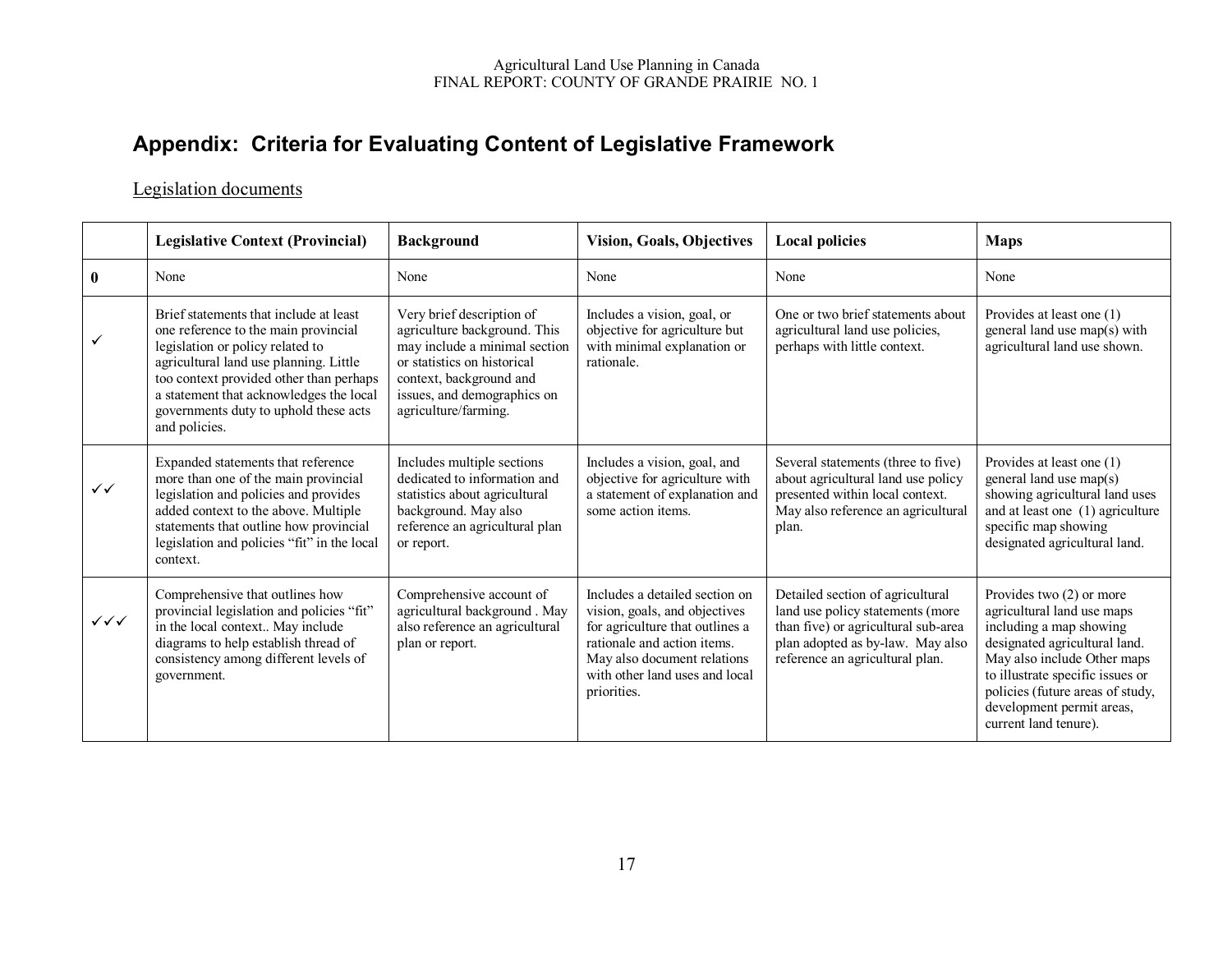#### Agricultural Land Use Planning in Canada FINAL REPORT: COUNTY OF GRANDE PRAIRIE NO. 1

# Policy documents

|                                  | <b>Legislative Context (Provincial)</b>                                                                                                                                                                                                                                                                        | <b>Background</b>                                                                                                                                                                                           | <b>Vision, Goals, Objectives</b>                                                                                                                                               | <b>Local Policies</b>                                                                                       | <b>Maps</b>                                                                                                                                                                                                                                                                     |
|----------------------------------|----------------------------------------------------------------------------------------------------------------------------------------------------------------------------------------------------------------------------------------------------------------------------------------------------------------|-------------------------------------------------------------------------------------------------------------------------------------------------------------------------------------------------------------|--------------------------------------------------------------------------------------------------------------------------------------------------------------------------------|-------------------------------------------------------------------------------------------------------------|---------------------------------------------------------------------------------------------------------------------------------------------------------------------------------------------------------------------------------------------------------------------------------|
|                                  | Same as above                                                                                                                                                                                                                                                                                                  | Same as above                                                                                                                                                                                               | Same as above                                                                                                                                                                  | <b>Different</b>                                                                                            | Same as above                                                                                                                                                                                                                                                                   |
| $\mathbf{0}$                     | None                                                                                                                                                                                                                                                                                                           | None                                                                                                                                                                                                        | None                                                                                                                                                                           | None                                                                                                        | None                                                                                                                                                                                                                                                                            |
|                                  | Brief statements that include at least<br>one reference to the main provincial<br>legislation or policy related to<br>agricultural land use planning. Little to<br>no context provided other than perhaps<br>a statement that acknowledges the local<br>governments duty to uphold these acts<br>and policies. | Very brief description of<br>agriculture background. This<br>may include a minimal section<br>or statistics on historical<br>context, background and<br>issues, and demographics on<br>agriculture/farming. | Includes a vision, goal, or<br>objective for agriculture but<br>with minimal explanation or<br>rationale.                                                                      | Several statements (three to five)<br>about agricultural land use policy<br>presented within local context. | Provides at least one (1)<br>general land use map(s) with<br>agricultural land use shown.                                                                                                                                                                                       |
| $\checkmark$                     | Expanded statements that references<br>more than one of the main and policies<br>and provides added context to the<br>above. Multiple statements that outline<br>how provincial legislation and policies<br>"fit" in the local context.                                                                        | Includes multiple sections<br>dedicated to information and<br>statistics about agricultural<br>background. May also<br>reference an agricultural plan<br>or report.                                         | Includes a goof presentation<br>of vision, goal, and objective<br>for agriculture with a<br>statement of explanation, a<br>few recommendation items,<br>and some action items. | Comprehensive section of<br>agricultural land use policy<br>statements (more than five).                    | Provides at least one (1)<br>general land use map(s)<br>showing agricultural land uses<br>and at least one (1) agriculture<br>specific map showing<br>designated agricultural land.                                                                                             |
| $\checkmark\checkmark\checkmark$ | Comprehensive that outlines how<br>provincial legislation and policies "fit"<br>in the local context May include<br>diagrams to help establish thread of<br>consistency among different levels of<br>government.                                                                                               | Comprehensive account of<br>agricultural background. May<br>also reference an agricultural<br>plan or report.                                                                                               | Includes a detailed section on<br>vision, goals, and objectives<br>for agriculture with an<br>extensive and detailed list of<br>recommendations and/or<br>action items.        | Comprehensive agricultural plan.<br>May also refer to background<br>report.                                 | Provides two (2) or more<br>agricultural land use maps<br>including a map showing<br>designated agricultural land.<br>May also include Other maps<br>to illustrate specific issues or<br>policies (future areas of study,<br>development permit areas,<br>current land tenure). |